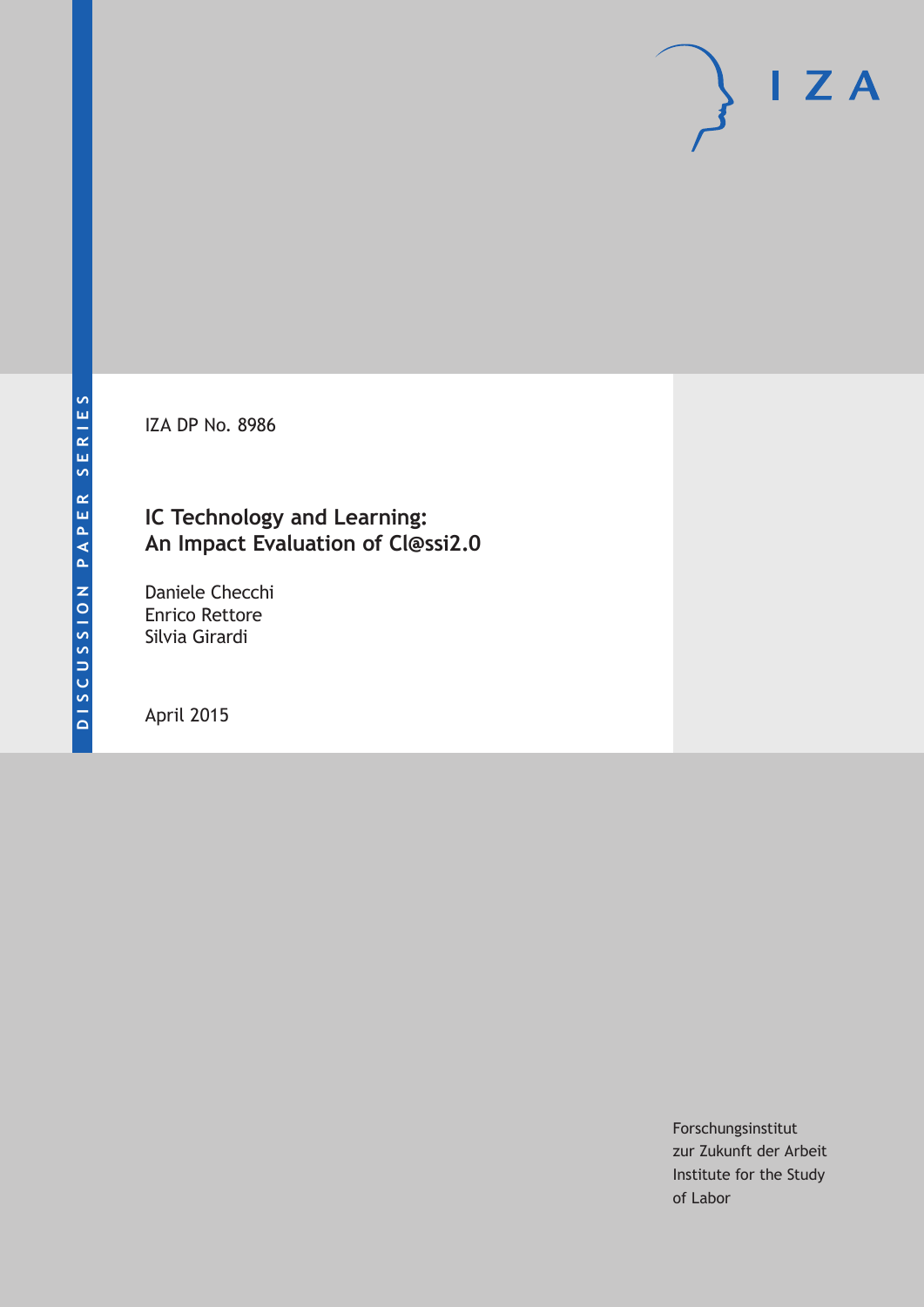# **IC Technology and Learning: An Impact Evaluation of Cl@ssi2.0**

# **Daniele Checchi**

*FBK-Irvapp, University of Milan and IZA*

### **Enrico Rettore**

*FBK-Irvapp, University of Padua and IZA*

### **Silvia Girardi**

*FBK-Irvapp*

### Discussion Paper No. 8986 April 2015

IZA

P.O. Box 7240 53072 Bonn **Germany** 

Phone: +49-228-3894-0 Fax: +49-228-3894-180 E-mail: iza@iza.org

Any opinions expressed here are those of the author(s) and not those of IZA. Research published in this series may include views on policy, but the institute itself takes no institutional policy positions. The IZA research network is committed to the IZA Guiding Principles of Research Integrity.

<span id="page-1-0"></span>The Institute for the Study of Labor (IZA) in Bonn is a local and virtual international research center and a place of communication between science, politics and business. IZA is an independent nonprofit organization supported by Deutsche Post Foundation. The center is associated with the University of Bonn and offers a stimulating research environment through its international network, workshops and conferences, data service, project support, research visits and doctoral program. IZA engages in (i) original and internationally competitive research in all fields of labor economics, (ii) development of policy concepts, and (iii) dissemination of research results and concepts to the interested public.

IZA Discussion Papers often represent preliminary work and are circulated to encourage discussion. Citation of such a paper should account for its provisional character. A revised version may be available directly from the author.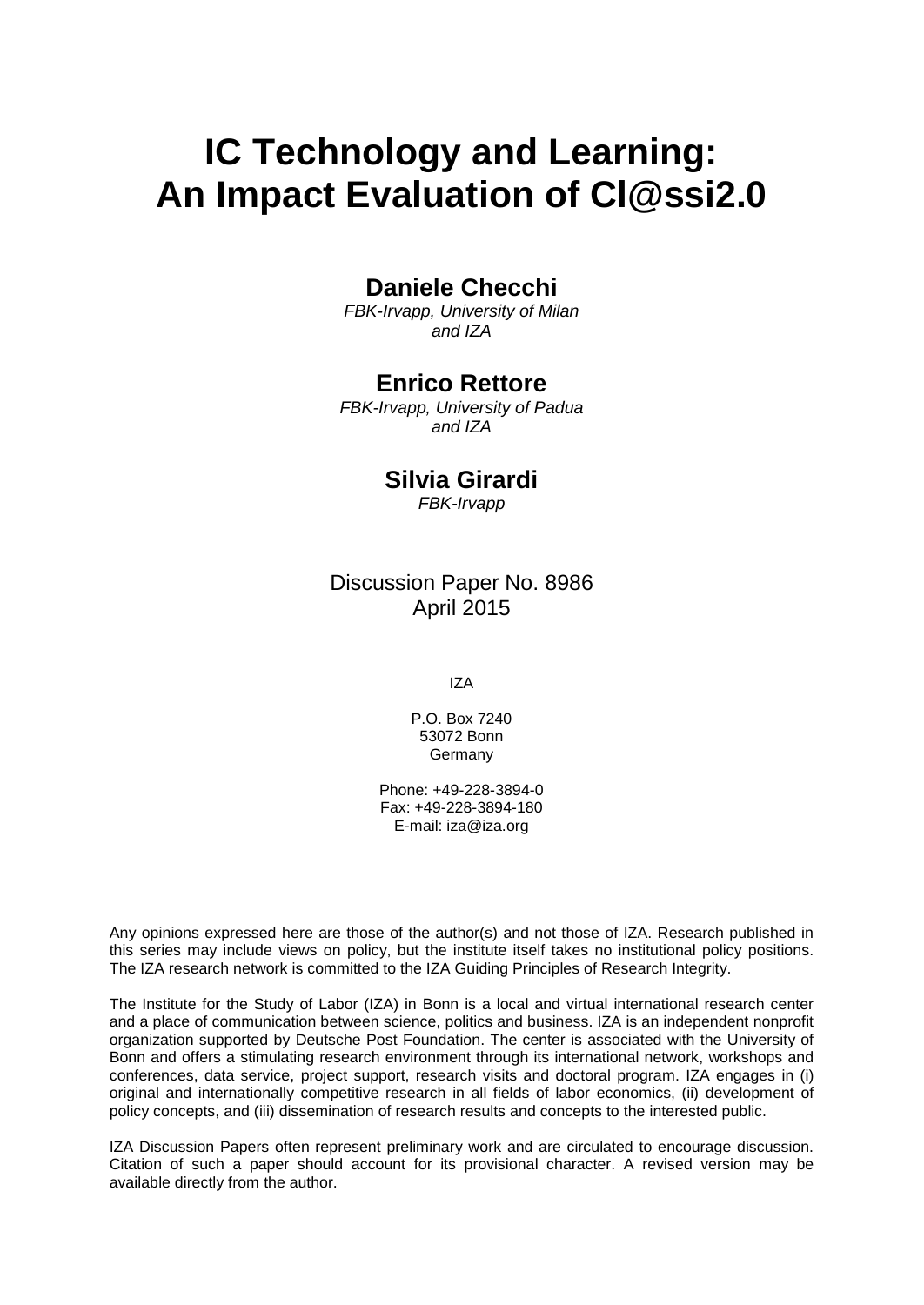IZA Discussion Paper No. 8986 April 2015

# **ABSTRACT**

# **IC Technology and Learning: An Impact Evaluation of Cl@ssi2.0[\\*](#page-1-0)**

In this paper we present a counterfactual evaluation of the effect of ICT resources at school on student achievements conducted in Italy. In 2009 156 classes at  $6<sup>th</sup>$  grade were endowed with additional resources earmarked for purchasing ICT equipments only. By selecting an equivalent number of classes in the same schools we are able to conduct an evaluation of the causal effect of ICT on student achievements, controlling for their initial level. Despite a significant financial investment (in the order of 1500 Euros per student over a three year period), results are very small: if we take the most encouraging results, the average improvement associated to the programme would be 3 test points, corresponding to 17% of a standard deviation. Even if it might be argued that our estimate represents a lower bound for the real effect, overall we conclude that the intervention has been far from being cost effective.

JEL Classification: I20, I28

Keywords: ICT, learning, randomised experiments

Corresponding author:

Daniele Checchi FBK-Irvapp Via Santa Croce 77 38122 Trento Italy E-mail: [dchecchi@irvapp.it](mailto:dchecchi@irvapp.it)

Paper presented at SREE 2013 Spring conference (Washington). Fondazione Agnelli and Fondazione per la Scuola have generously funded the evaluation presented in this paper; Invalsi, the national agency for school assessment made the data on students' tests available to us. Many people have made this evaluation possible, and we would like to thank them all. In addition we would also thank people that at various stages of the research have helped us: Andrea Gavosto, Stefano Molina, Marco Giovannini and Gianfranco De Simone (Fondazione Agnelli); Annamaria Poggi and Claudia Mandrile (Fondazione per la Scuola); Piero Cipollone, Paolo Sestito, Roberto Ricci and Patrizia Falzetti (Invalsi); Gianna Barbieri and Antonio Martino (Ufficio Statistico del MIUR); Vittorio Campione and Filomena Morgia (Ufficio del Consigliere per le Tecnologie), Antonio Ronca, Giusy Cannella e Samuele Borri (Ansas). Eventually also Franco DeAnna, Valeria Pandolfini and Valentina Rastelli have provided valuable support at some stage of the research.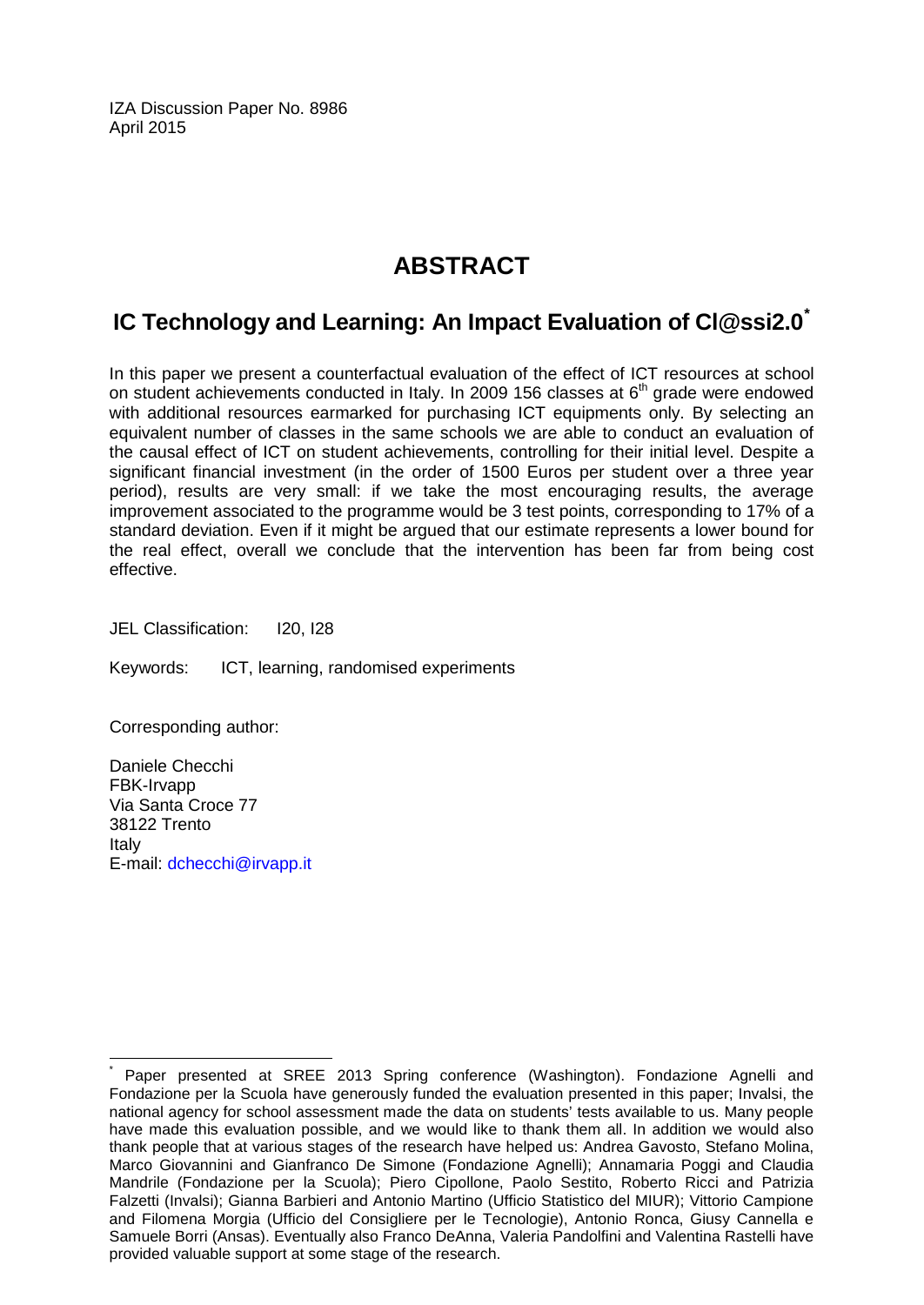Such research on the impact of ICT is evidence-based and seeks to establish a causal relationship between input and impact. This is the 'holy grail' of government in many countries of course but it is not easy to isolate cause from effect, especially in education where there are so many variables in play. *(Balanskat et al 2006, p.23)* 

Jennifer Greene has stated that impact evaluation is 'inherently undemocratic'. What I take this to mean is that the way in which such studies are conducted and utilized is not very participatory. The approach to most impact evaluation studies is what Robert Chambers calls 'extractive' – that is, the researchers go and collect the data, scurry back to their ivory tower to analyse it, publish their article and move on. In contrast 'empowering' research takes place within the community, allowing them to define its parameters, take part in the analysis, so by deepening their understanding of their situation they are able to overcome obstacles, with research findings reinforcing this effort. A literal interpretation of this approach, running Stata classes in the African bush, is clearly nonsense. *(White 2010, p.153)*

#### **1. Introduction**

The introduction of IC technologies within schools may have significant repercussions in teaching. For example Balanskat et al. (2006) offer a review of 25 studies existing in the European context at that date. However the limited number of experimental studies makes it difficult to reach consensus on the causal impact of this technology, not to speak of the channels through which this is achieved. Several aspects contribute to the lack of a shared view. First of all, the standard requirements for proper randomised trials are rarely satisfied, since teachers and students spontaneously react to the non-contamination principle: schools are living bodies, and any novelty tends to be shared with mates. Second, different teaching contents are differently adaptable to computerised technologies, mainly because they do require different learning strategies. Consequently, in the same class some subjects may exhibit significant improvements in achievements while others remain unaffected. Third, the access to new technologies is heterogeneous across pupils, being correlated to the availability of analogous resources at home. All taken into account, it is not surprising to find different result in the (limited) literature existing on the topic.

In this paper we present empirical evidence on an specific experiment conducted in Italy on 156 lower secondary schools (grades 6 to 8), where a significant amount of money (30k Euros) were earmarked for ICT acquisition to the benefit of a single class (20-25 pupils) within the school. We match the 156 treated classes to an equivalent number of control classes within the same school and analyse the potential effect of a massive injection of ICT onto student achievement, measured by literacy and numeracy tests (taken at the entrance and three years later at the exit of lower secondary school). We find no effect of the treatment at the mean of the distribution, but some positive effects in the lower tail. The paper is organised as follows: the next section contains a literature review, while the third section presents our evaluation design. The fourth section introduces the proper counterfactual analysis, while the fifth concludes.

#### **2. Literature review**

The potential consequences of computer-aided teaching and/or learning are increasingly investigated. Balanskat et al. (2006) review distinguishes between assessments and impact evaluations, on two main areas: learning outcomes and learners on one side, and teaching methodologies and teachers on the other. Their overall account suggests positive effects on learning in primary school (more in home language and science, less compelling in mathematics), though part of these qualitative effects are drawn from teachers and/or parent perceptions. In this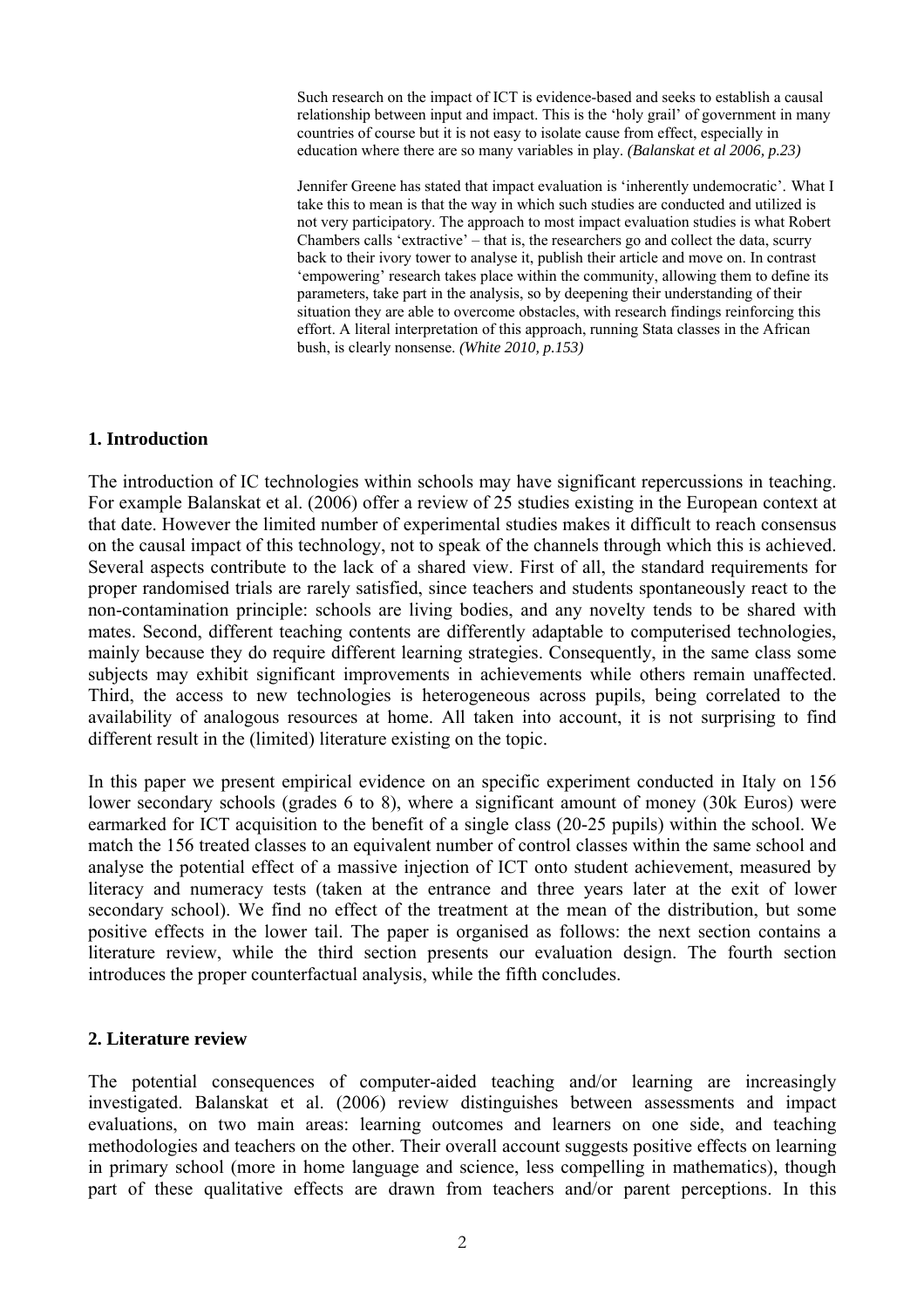perspective, the vast majority of teachers record an increase in attention and motivation.<sup>1</sup> On the teacher side, there are indications of increased enthusiasm and motivation; at a deeper level, there is also perception of a changing role in connection with the students. $<sup>2</sup>$ </sup>

There is an increasing literature reporting local experiments of randomised supply of home computers to students accompanied by assessment of the effects on learning. For example Fairlie and Robinson (2013) evaluate the outcome of a field experiment involving the provision of free computers to low-income schoolchildren (between grade 6 and 10) for home use in California. Possibly because of the recorded increase in computer hours spent on games and social networks, they find no evidence that the home computers improved educational outcomes for the treatment group. Similarly Beuermann et alt. (2013) account for the impact of distributing home computers to primary school children in Peru (plan OLPC-*one laptop per child*). While their focus was on estimating spill-over effects through friendship networks (indirect effects), they find increased use of home computers, with some substitution away from computer use outside the home. Beneficiaries are more likely to complete domestic chores but less likely to read books. However the overall average effect on test scores is found to be nil.

Likewise Fairlie and London (2012) analyse the impact of free supply of computers for home use to low-income students attending community colleges in Northern California. They find a weakly positive effect on the two year following career of being selected for receiving a computer (intention to treat), even taking into account the fact that a fraction of non winner bought a new computer during the following two years of observation period. They rationalise these effects on the ground of increased flexibility in time use, showing that the effect is increasing in the distance from the campus (which represents the best alternative for computer use).

Stronger positive effects are found when computers are distributed to schools, in some cases also allowing children to bring computers at home after class hours. While originally Angrist and Lavy (2002) did not find statistically significant effects of computer-aided instruction (which requires the expansion of computer availability in classes) onto student test scores, Barrow et al (2009) produced evidence that the introduction of instructional computer software was effective in raising the algebraic skills. In the same vein Machin et al. (2007) found that random changes of ICT funding across schools produces an improvement in primary school achievements in literacy (but not in numeracy). Counterintuitive results are found in Vigdor and Ladd (2010) who show that using across-ZIP code variation in the timing of the introduction of high-speed internet service, the introduction of home computer technology is associated to modest but statistically significant and persistent negative impacts on student math and reading test scores, which they interpret as the outcome of widening achievement gaps by socio-economic status.

When considering developing countries, Barrera-Osorio et al. (2009) did not find effect on student test scores of randomised distribution of free computers to schools in Colombia, accompanied by teacher training. Using teachers and student surveys, they argue that the lack of impact is attributable to the failure to incorporate the computers into the educational process. Similarly Cristia et al. (2012) do not find significant effect on literacy and numeracy achievements of the One Laptop per Child (OLPC) among randomly selected primary schools in (rural) Peru.<sup>3</sup> Ferrando et al. (2012)

 $\overline{a}$ 

<sup>1</sup> "*ICT has a strong motivational effect and positive effect on behaviour, communication and process skills*" (p.4)). In addition, they suggest that ICT allows for greater responsibility of individual learning, as well as it eases team working: "*ICT use at schools can help to minimise the social divide by reducing the digital divide*" (p.4).

<sup>2</sup> "…*with ICT, the teacher tend to become more of an advisor, critical dialogue partner and leader for specific subject domains*" (p.5)

They find positive effect on general cognitive skills, which they attribute to non pedagogical activities: "*information from computer logs indicates that a substantial share of laptop use was directed to activities that might have little effect on educational outcomes (word processing, calculator, games, music and recording sound and video).*" (pg.6).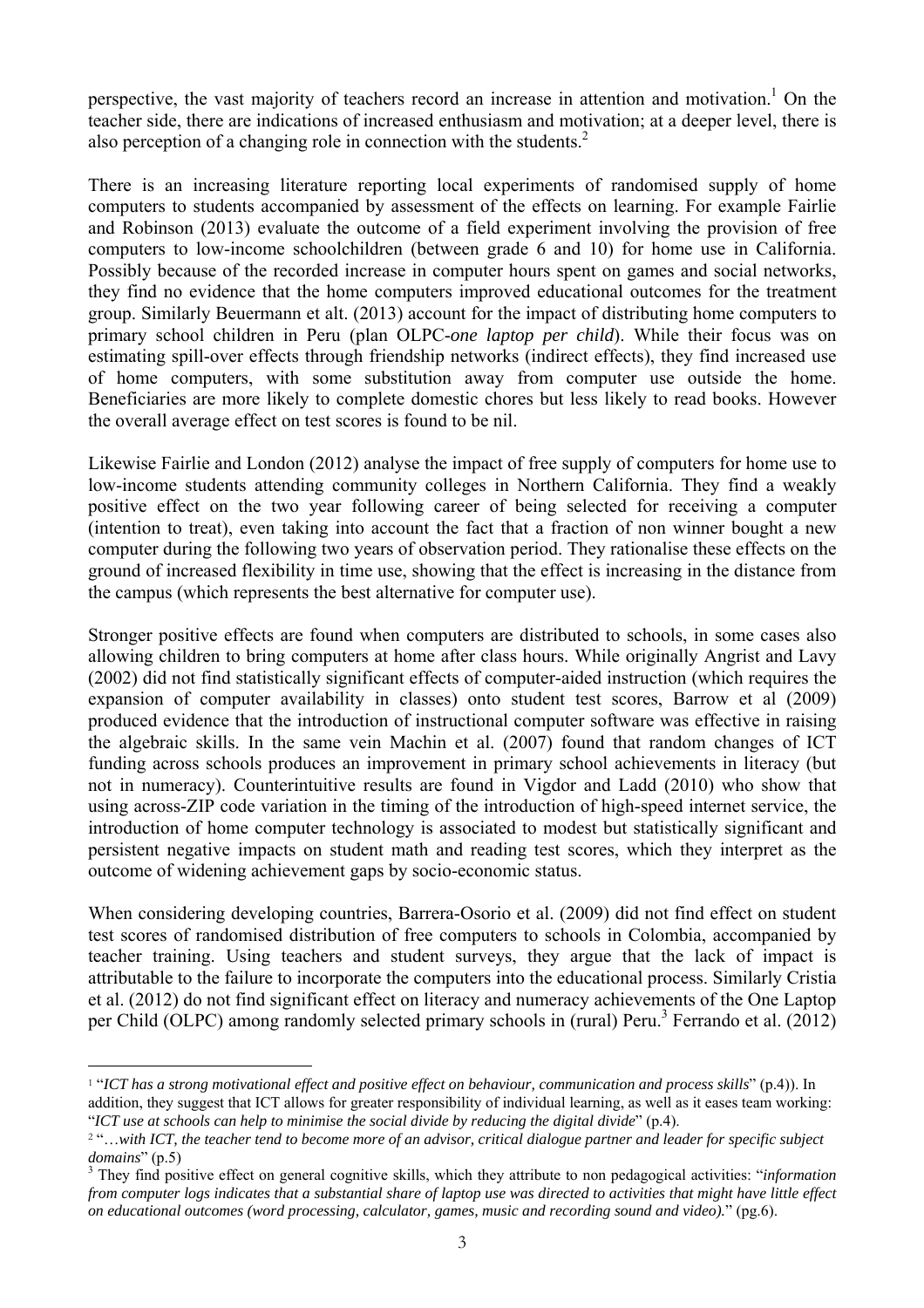consider the randomised distribution of computers to schools in Uruguay (Plan Ceibal), finding a positive impact on math test score of  $6<sup>th</sup>$  graders.<sup>4</sup>

Moving from increased availability of computers to increased availability of internet access does not help to shed light on the issue of potential causal impact of ICT: Goolsbee and Guryan (2006) studies the impact of public subsidy on school demand for internet connection, finding a significant elasticity, without any detectable spill-over effect of student tests. On the contrary, Hyland et al (2013) find that government programme providing broadband access to primary schools in Ireland is associated with higher average mathematics scores on standardised tests.

Even if we restrict our analysis to computer use in schools, we do not identify a consensual view on the impact of computer in student learning, for the number of factors to be held under control is large. Previous papers differ in

a) pre-existing conditions (diffusion of ICT technologies – and more specifically computers and internet connections – at school as well as at home);

b) availability of computers (for teachers and/or for students);

c) availability of teaching software;

- d) availability of teacher training;
- e) availability of internet connections.

These dimensions can be considered as educational production inputs, which are likely being characterised by partial complementarity. Since no paper can control all inputs at the same time, it is rather likely that finding (or not finding) statistically significant effect may depend on the joint variations of more than one input at the same time. We should also not neglect that self-selection into computer use by schools and/or by school averages makes any estimate of impact potentially biased.

In the present paper it is easier to isolate potential channels of influence, since others were prevented by design. As it will be clearer in the next paragraph, the additional funding was restricted to acquisition of hardware for students and/or teachers (thus purposely excluding teachers support and training, software and internet connection, which were pre-conditions for applying for funds). On the other hand, a weakness of this intervention relies in the possibility of acquisition of any IC technology, introducing heterogeneity of the treatment.

The other relevant feature one should keep in mind to interpret the results is the nationwide context of limited familiarity with IC technology. In facts, despite being high in the GDP per capita rankings, Italy is characterised by limited diffusion of ICT, both at home and in schools. According to TIMSS 2007 database (reported in Eurydice 2011) the percentage of  $4<sup>th</sup>$  graders using computers at school was  $63\%$  (60% for  $8<sup>th</sup>$  graders), while corresponding figures for UK students are  $86\%$  and 79%. When corresponding teachers were asked whether they had ever used a computer in science classes, 40% of Italian teachers in 4<sup>th</sup> grade (and between 58% and 63% in 8<sup>th</sup> grade) provided a negative answer (corresponding figures for UK teachers are lower by at least 20 points). Thus by the time of the experiment, Italy was a country with large margins for expanding the use of ICT in teaching.

#### **3. The Cl@ssi 2.0 program and the design of the impact evaluation**

Cl@ssi2.0 is a line of intervention launched in 2008 by the Italian Ministry of Education to foster ICT adoption in teaching. It is a large scale experiment, meant to modify learning environment and to diffuse new teaching experiences. It provided a large grant to buy ICT to 156 Italian classes at

 4 However their research design is not fully convincing, since they aim to exploit time lags in the implementation across various regions of the country, but treated and controls are not fully comparable.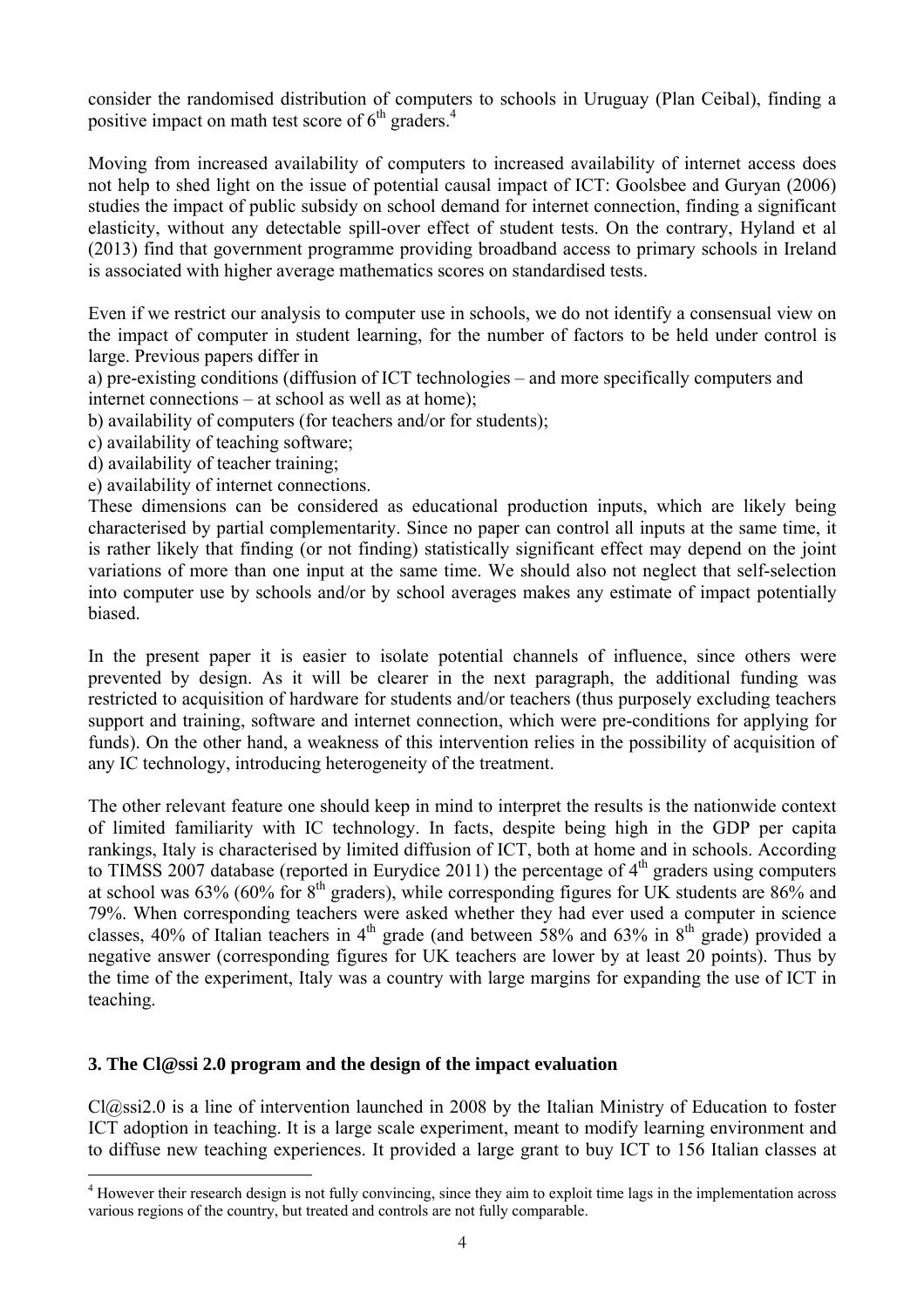the beginning of  $6<sup>th</sup>$  grade (the initial year of junior high school) they make use of up to the end of 8<sup>th</sup> grade (the final year of junior high school). The experiment was repeated at a lower scale in primary and upper secondary school in subsequent years, and then abandoned because high costs and lack of evidence on being effective.

In 2008 a call was sent to all Italian lower secondary schools. Conditions for eligibility of the school were the presence of broad-band connection, the internal approval of a project leaded by a certified ICT-trained teacher under a permanent contract. The projects were referred to a specific class within the school. 2361 schools reacted to the call and applied, and 156 of them (corresponding to the funds availability) were selected, respecting a regional stratification.

Schools within which treated classes has been chosen were not randomly selected by the 20 regional committees. We could not gain access to the minutes of the selection process but there is evidence that the selected schools are not representative of the pool of applicant schools (see below some evidence supporting this view). At the beginning of the following school year 2009/10 the classes identified by the 156 selected schools were entitled to receive an amount of 30.000 Euros (approximately 40.000 US dollars) to be spent in IC technology only (training and maintenance expenses were not admissible). The size of the grant is far from negligible to most of the schools included in the program (the median value of the grant as a proportion of total yearly resources available to the school is about 10%).

According to the original protocol, researchers in the field of education from local universities were in charge of coaching the selected classes to develop new teaching practices. In practice, some classes in few regions received the visit of university researchers, but field surveys we conducted over the three year periods indicate that most of the sampled classed did not receive external supervision.<sup>5</sup>

Thanks to the support of two private foundations (*Fondazione Giovanni Agnelli* and *Fondazione per la scuola*) we ran an impact evaluation of the program. A control group has been defined as made up of one additional class in each school selected into the project. The school principals were required to identify as control classes those as similar as possible to the classes receiving the funding ("*choose the second class you would have chosen, had the first not been chosen*"). The only alternative strategy we could envisage was selecting control classes in schools not involved in the Cl@ssi 2.0 program (for example not applying to the call, or not selected despite having applied). Both strategies have pros and cons. The strategy of having treated and control classes in the same school is prone to the risk of contamination: control classes might gain some benefits from the ICT bought by the treatment classes, something that by design could not happen following the latter strategy. On the other hand, the latter strategy is likely to incur in a severe selection bias problem driven by student sorting across schools by social origins, a problem unlikely to be properly dealt with conditioning only on the bunch of school and student characteristics we were able to collect at the benchmark survey. On balance, we deemed that selecting controls in the same schools as treatment units was the best choice. At the same time we explicitly included in the monitoring system on the implementation of the program some tools to detect the possible contamination of the comparison group.

A benchmark survey has been run during 2009 fall collecting information on the students' socioeconomic background and a competence-based test to measure literacy and numeracy of all students included in the study to check the degree of comparability of treatment and comparison groups.

 $\overline{a}$ 

<sup>5</sup> As indirect evidence of our claim, we could not find any scientific article published out of this experience in pedagogical journals.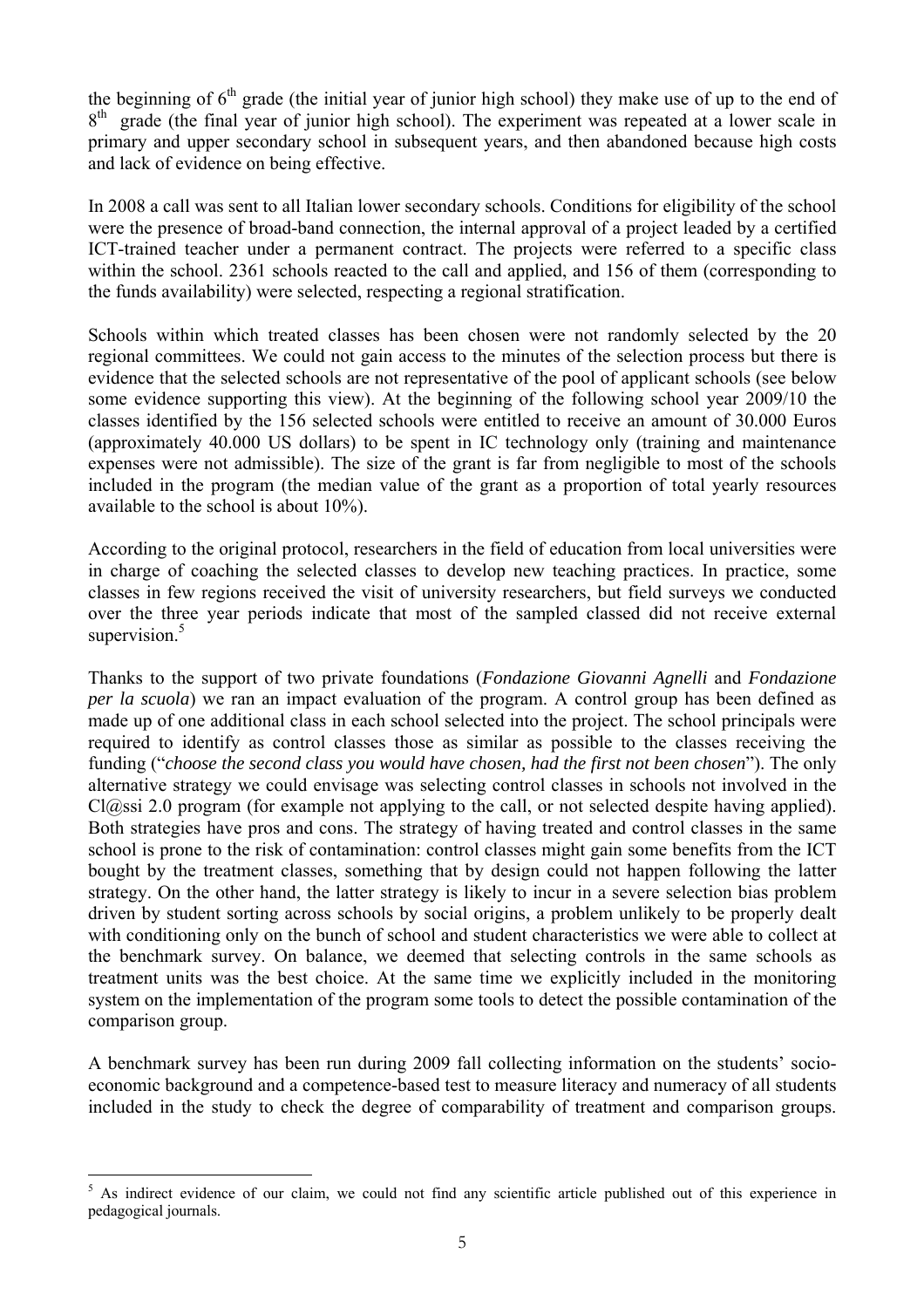Table 1 presents the results.<sup>6</sup> The average score is marginally higher in the treated classes both for literacy and for numeracy. After conditioning on the observable socio-economic background of the student these differences decrease (see below). Note also that both treated and control classes feature an average score much larger than the national average score confirming that schools included in  $Cl@ssi 2.0$  are by no means representative of the population of Italian schools.

|                                       | schools | Classes | students | literacy<br>(mean) | literacy<br>(sd) | numeracy<br>(mean) | numeracy<br>(sd) |
|---------------------------------------|---------|---------|----------|--------------------|------------------|--------------------|------------------|
| Controls <sup>*</sup>                 | 155     | 156     | 3275     | 64.33              | 15.18            | 55.73              | 15.91            |
| Treated                               | 152     | 152     | 3469     | 65.63              | 15.10            | 56.79              | 16.40            |
| Overall                               | 155     | 308     | 6744     | 65.00              | 15.15            | 56.28              | 16.17            |
| national INVALSI<br>controlled sample | 1296    | 2074    | 41539    | 60.80              | 11.00            | 50.90              | 19.00            |

|  |  |  |  |  | Table 1: Test score in grade 6 – beginning of school year 2009-10 |
|--|--|--|--|--|-------------------------------------------------------------------|
|  |  |  |  |  |                                                                   |
|  |  |  |  |  |                                                                   |

\* There are less control than treated classes because in three schools there was no other class than the treated one while in one school there were two treated classes to whom we chose to match just one control class.

The same classes were re-tested three years later at the end of grade 8 to collect the information on students achievement needed to measure the causal effect of the program. The two tests are not anchored so that we cannot measure the value-added at the individual level. Apart from information on students achievement and on their socio-economic background, we were not provided any information on schools (in particular on pre-existing ICT endowment) and on teachers (teaching experience and qualifications).

The evaluation of the program included an implementation analysis made up of three main components:

1) Teachers in the treated classes have been required to compile three questionnaires – one per school year – on the teaching practices they introduced in their class following the introduction of new technologies and on their *perceptions* of the impact these new practices had on students (response rate: 80.1%, 64.1% and 69.9%, respectively). In addition, all teachers included in the study – either in a treated or in a control class – have been required to compile a questionnaire by the end of the third year on their level of qualification and familiarity with ICT (475 respondents out of a potential population of 1500 teachers – school coverage reaches 77.6%).

2) School principals were surveyed twice, on technology adoption and on teachers turnover in the classes included in the study (response rate: 48.1% in the first survey via e-mail: 99% in the second survey, based on phone calls from the Ministry).

3) One external experienced observer visited 40 schools in the period Dec. 2011-Jan. 2012 to provide a report on the context in which the program has been implemented, on the targets the schools identified at the outset and on the practices they were implementing. We also draw from his report to provide an interpretation of the main findings of the evaluation exercise (see Section 4.3)

 $\frac{6}{6}$  We tested the competences of  $6<sup>th</sup>$  graders using an *ad hoc* slight variation of the test developed to assess literacy and numeracy at the exit of primary school  $(5<sup>th</sup> grade)$ . The values in the final line of table 1 report the nation-wide distribution of such a test. The test score corresponds to the number of correct answers out of 100 questions. Thus the minimum and maximum values are 0 and 100, with a standard deviation between 15 and 16, depending on the area of testing.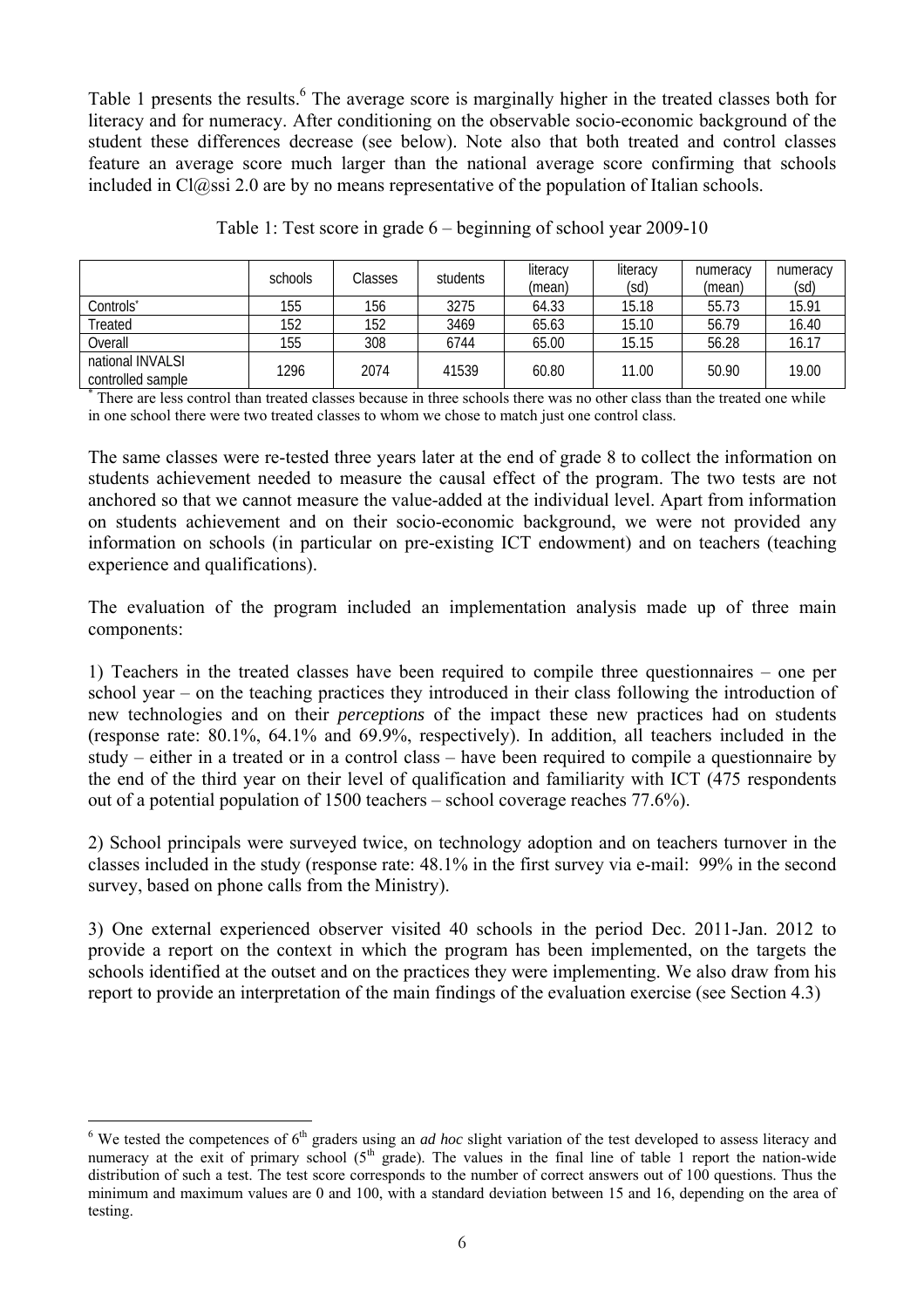|                             |     | %    |
|-----------------------------|-----|------|
| no reaction                 |     | 4.5  |
| participated to 1 survey    |     | 8.3  |
| participated to 2 surveys   | 16  | 10.3 |
| participated to 3 surveys   | 33  | 21.1 |
| participated to 4 surveys   | 41  | 26.3 |
| participated to all surveys | 46  | 29.5 |
| Total                       | 156 | 100  |

Table 2: School distribution by participation in the surveys (teachers and school principals)

The information we recovered from these sources on teacher perceptions and practices are rich but irregular and dispersed so that they do not lend themselves to a formal impact evaluation (see table 2). This is why we restrict our analysis to the impact on learning achievements by comparing treated to control classes. Still, from the scattered information resulting from the implementation analysis we get three main messages:

*i*) as a matter of fact, the treatment had variable intensity due to delays in implementation. By March 2010 (first year) only 50% of the schools already started using newly acquired technologies. The percentage rose to approximately 70% by the end of the first school year (June 2010) and to 90% by November 2010 (beginning of the second year). See figure 1.



Figure 1: Cumulative fraction of schools introducing newly acquired ICT by month (75 respondent schools)

*ii*) The vast majority of schools bought notebooks/tablet and interactive whiteboards, but we ignore the exact amount because the schools were not requested to produce any cash statement at the end of the project. Based on interviews we obtain the picture shown in table 3. Notice the large fraction of classes purchasing equipment related to documenting (camcorder and cameras) and image manipulation (scanner and projectors). Sounds and music were also conceived, though at a lower rate. Some schools located in socially deprived areas also bought specific safe cases for portable computer protection (and recharge).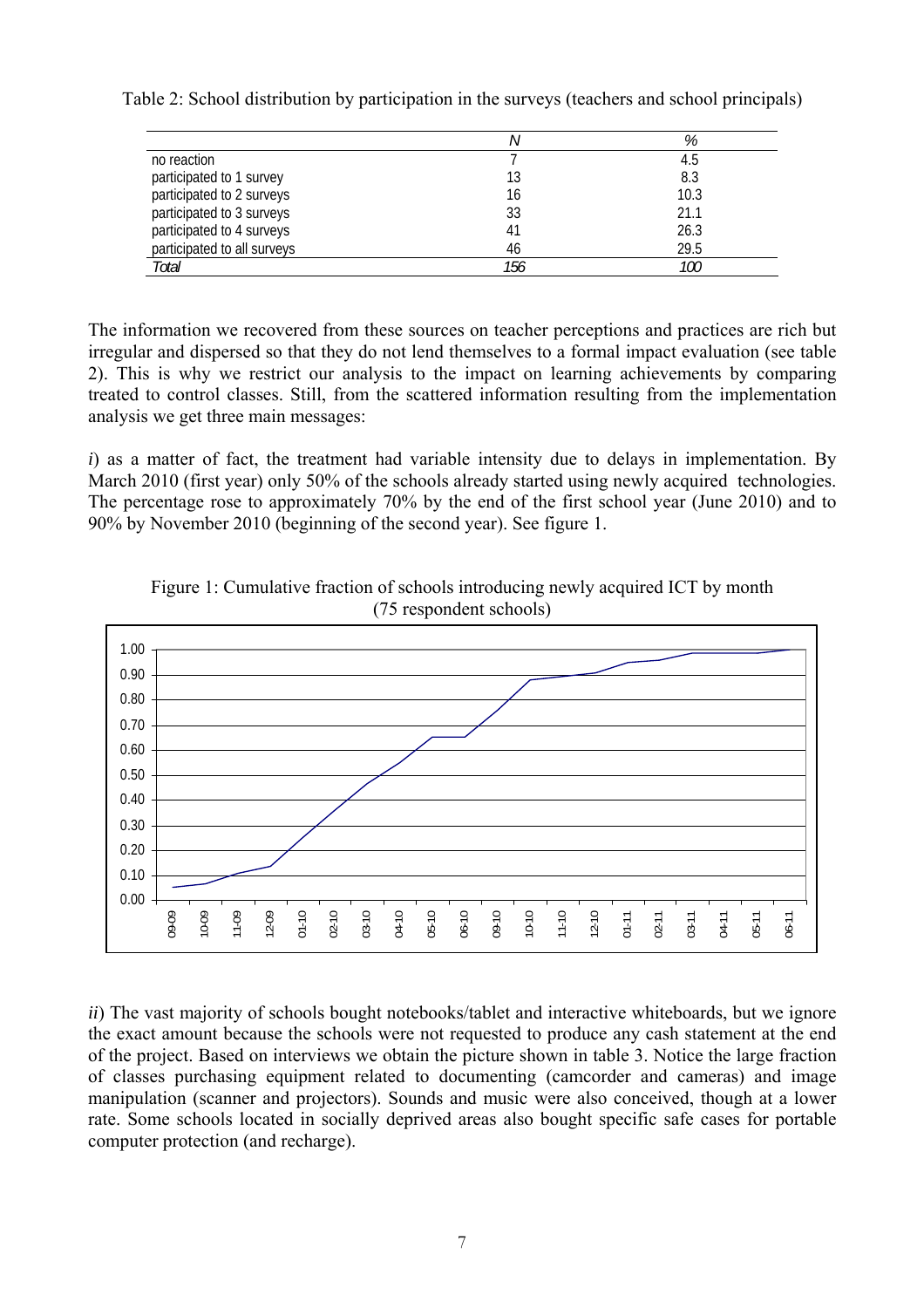|                               | according to school principals | according to class coordinators |
|-------------------------------|--------------------------------|---------------------------------|
| tablet/pc/notebook            | 100.0                          | 87.2                            |
| whiteboard interactive        | 89.7                           | 73.8                            |
| camcorder                     | 37.3                           | 41.8                            |
| photographic equipment        | 28.0                           | 35.5                            |
| multifunction printer/scanner | 28.0                           | nc                              |
| class furniture               | 20.0                           | nc.                             |
| recorder and/or player        | 17.3                           | nc.                             |
| Projector                     | 10.7                           | 39.0                            |
| broadband internet connection | 10.7                           | 34.0                            |
| number of respondent schools  | 75                             | 141                             |

#### Table 3: Fraction of treated schools acquiring the following technologies

*iii*) Despite an explicit Ministry directive prohibiting the sharing of newly bought technical equipment with other classes in the school, at least in some schools there is evidence that ICT have been shared with other classes, including control classes. It should also be noted that to a degree this is unavoidable since only the home language teacher is dedicated to a specific class, while all other teachers teach in more than one class. In personal interviews some teachers defended their violation of the Ministerial rules, on behalf of students: "*If I find a learning object that is effective in teaching, why should I refrain from using it within all other classes where I teach?*". Sharing of technology may be reduced when schools were located in more than one building.<sup>7</sup> However the more problematic contamination is between treatment and control classes, which according to the interviews to school principals is limited to one out of ten cases (but is larger according to teachers' opinions – see table 4, noticing that the questions posed to teachers and school principals have a different coverage: teacher were asked about sharing new ICT among school classes, while school principals were restricted to answer about treated and control classes).

| Table 4: Percentage of schools in which the $Cl(\hat{\omega}_{0.0005} \approx 2.01 \text{C} \cdot \text{T})$ |
|--------------------------------------------------------------------------------------------------------------|
| have been shared with other classes in the school                                                            |

| nave occh shared with other classes in the senoor                                              |                  |  |  |  |  |  |  |
|------------------------------------------------------------------------------------------------|------------------|--|--|--|--|--|--|
| The newly acquired ICT technologies under the project Cl@ssi2.0 have been shared by other      | percentage of    |  |  |  |  |  |  |
| classes in the school                                                                          | positive answers |  |  |  |  |  |  |
| respondent: school principals                                                                  | 33.3             |  |  |  |  |  |  |
| respondent: teachers (1 <sup>st</sup> questionnaire)                                           | 20.8             |  |  |  |  |  |  |
| respondent: teachers (2 <sup>nd</sup> questionnaire)                                           | 63.0             |  |  |  |  |  |  |
| Combined information                                                                           | 58.9             |  |  |  |  |  |  |
| The newly acquired ICT technologies under the project Cl@ssi2.0 has been shared by the control |                  |  |  |  |  |  |  |
| class in the school                                                                            |                  |  |  |  |  |  |  |
| school principals                                                                              | 11.3             |  |  |  |  |  |  |

As an implication both of the contamination problem and of the variable intensity of the treatment documented so far the effect of the program on students achievement detected by our evaluation design should be regarded as a *lower bound estimate* on the true impact. If contamination had not taken effect with control classes, the score differential would have been wider. Similarly, if all schools had bought the intended equipment from the very beginning of the school year, the treatment would have extended over a longer period, and could have been potentially more effective.

<sup>&</sup>lt;sup>7</sup> Treated and control classes were identified by a school code and a building code. We have therefore created a dummy variable indicating when treatment and control classes were located in the same building, making contamination possible. Nevertheless we never find statistical significance of this variable.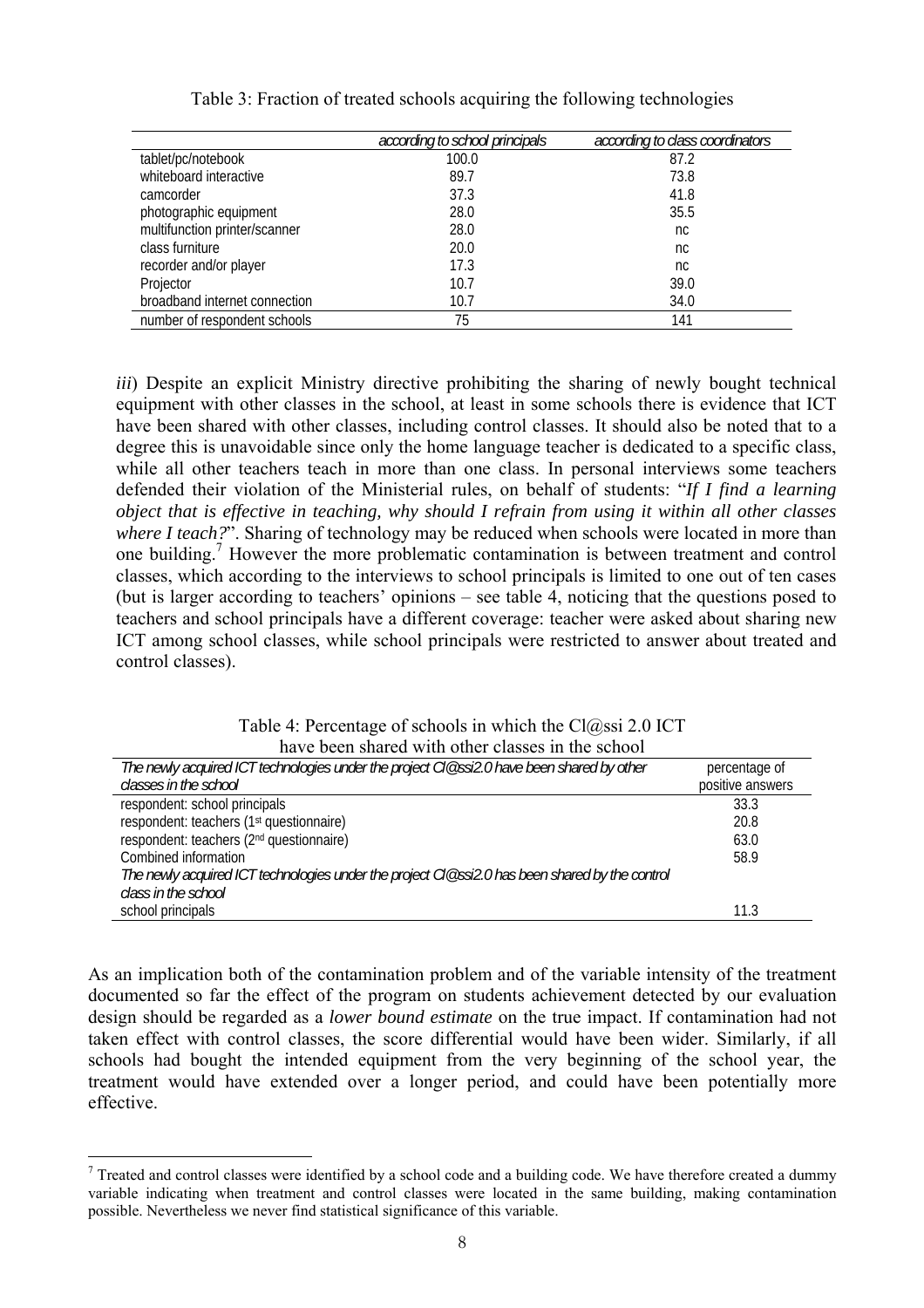#### **4. The analysis of the data from the quasi-experiment**

#### **4.1. On the comparability of the treatment and control groups**

To begin with we check the degree of comparability of classes and students assigned to participate into the program to classes and students in the same schools included in the comparison group. We assess the degree of comparability as of November 2009, i.e. at the beginning of the program. Table 5 presents the results of regressing the binary treatment status on observable characteristics of the student and of her family. Column 1 contains a linear probability regression including only information on the students collected from the school register.<sup>8</sup> Columns 2 and 3 add sets of observable characteristics of the student family reported by the student herself at the benchmark survey.<sup>9</sup> Overall, there seems to be no systematic difference between the two groups of classes with respect to the observable characteristics of the students (except for a marginally significant difference with respect to age).

|                                      | 1           | $\mathfrak{D}$ | 3           |
|--------------------------------------|-------------|----------------|-------------|
|                                      | linear      | linear         | linear      |
|                                      | probability | probability    | probability |
| Female                               | 0.006       | 0.003          | 0.003       |
|                                      | [0.010]     | [0.013]        | [0.013]     |
| birth year                           | $-0.001$    | $-0.001$       | $-0.002$    |
|                                      | [0.002]     | [0.002]        | [0.002]     |
| foreign born                         | $-0.014$    | $-0.016$       | $-0.011$    |
|                                      | [0.019]     | [0.030]        | [0.031]     |
| disabled                             | 0.01        | 0.052          | 0.032       |
|                                      | [0.027]     | [0.036]        | [0.042]     |
| at least one college graduate parent |             | $-0.02$        | $-0.019$    |
|                                      |             | [0.017]        | [0.017]     |
| speaking Italian at home             |             | $-0.007$       | $-0.003$    |
|                                      |             | [0.022]        | [0.022]     |
| book shelves at home                 |             | 0.009          | 0.01        |
|                                      |             | [0.007]        | [0.007]     |
| number of siblings                   |             |                | 0.003       |
|                                      |             |                | [0.008]     |
| cohabiting with two parents          |             |                | 0.008       |
|                                      |             |                | [0.021]     |
| working mother                       |             |                | $-0.009$    |
|                                      |             |                | [0.018]     |
| working father                       |             |                | $-0.026$    |
|                                      |             |                | [0.035]     |
| Observations                         | 6731        | 5533           | 5263        |
| R <sup>2</sup>                       | 0.00        | 0.00           | 0.00        |

Table 5: Probability of being assigned to a treated class as a function of observable characteristics of students

robust standard errors clustered at school level – constant and regional controls included \* significant at  $10\%$ ; \*\* significant at  $5\%$ ; \*\*\* significant at  $1\%$ 

 $\overline{a}$ 

<sup>&</sup>lt;sup>8</sup> Results are almost identical if we were to consider a probit model. Available from the authors. Also including school fixed effects does not change the picture since by design there is one treated and one control class in (nearly) each school hence the OLS is equivalent to a fixed-effect estimator.

<sup>&</sup>lt;sup>9</sup> The sample size drops because of missing data. Starting from 6744 students under analysis, 13 do not allow the retrieval of their birth year from misspelled social security number (column 1), while other 1037 observations are lost due to non reporting of parental education. Descriptive statistics (including non missing observations) are reported in table A.1 in the Appendix.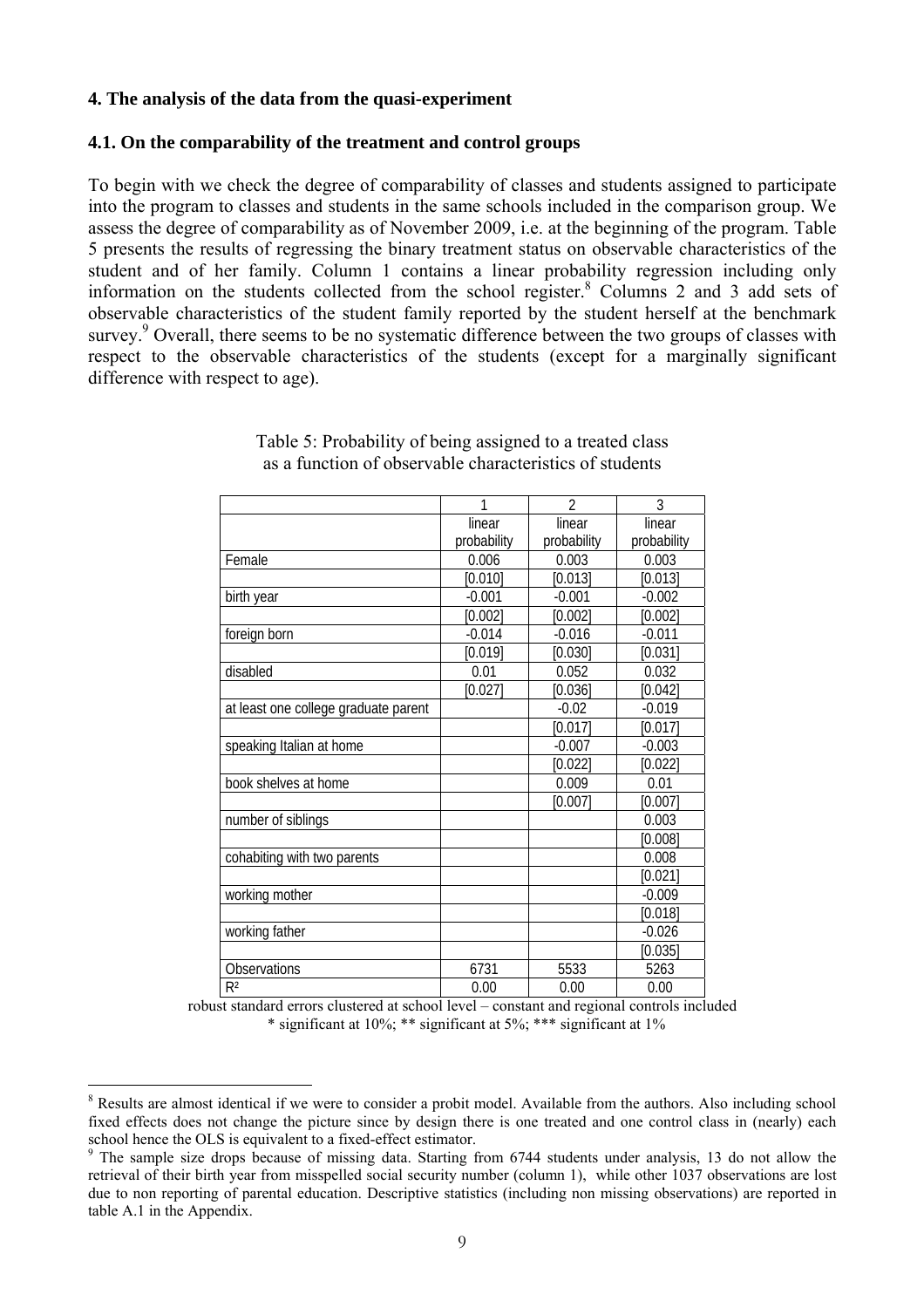Table 6 presents the results of comparing treated classes to control ones with respect to the student degree of literacy (columns 1-3) and numeracy (columns 4-6) as of November 2009 at the benchmark survey.<sup>10</sup> Clear – even if small – differences emerge between the two groups. Classes included in the treatment group perform marginally better (8-9% of a standard deviation) than the other classes, both in literacy and numeracy domains, and the differences do not vanish adding in additional control variables and the school fixed-effects. We shall account for these differences in the estimation of the impact of the program by including the test scores at the benchmark survey as a control variable.

The other evidence from Table 6 are in line with standard results in this literature: worse performers are to be found among foreign born students, students speaking dialect or foreign language at home, students with less educated parents and/or fewer educational resources at home, students with a single parent and/or many siblings, students with a working mother.

|                                      | 1              | $\overline{2}$  | 3               | 4              | 5              | 6               |
|--------------------------------------|----------------|-----------------|-----------------|----------------|----------------|-----------------|
|                                      | Literacy       | Literacy        | Literacy        | numeracy       | numeracy       | numeracy        |
|                                      | score          | score           | score           | score          | score          | score           |
| treated class                        | 1.328          | 1.459           | 1.47            | 1.115          | 1.31           | 1.344           |
|                                      | $[0.484]$ ***  | $[0.478]$ ***   | $[0.489]$ ***   | $[0.619]$ *    | $[0.639]^{**}$ | $[0.635]^{**}$  |
| Female                               | 1.363          | 0.869           | 0.795           | $-1.454$       | $-2.027$       | $-1.995$        |
|                                      | $[0.371]$ ***  | $[0.370]^{**}$  | $[0.383]^{**}$  | $[0.445]$ ***  | $[0.437]$ ***  | $[0.439]$ ***   |
| birth year                           | 0.151          | 0.055           | 0.049           | 0.202          | 0.1            | 0.105           |
|                                      | [0.098]        | [0.060]         | [0.060]         | $[0.095]^{**}$ | $[0.059]$ *    | $[0.058]$ *     |
| foreign born                         | $-14.884$      | $-8.831$        | $-9.089$        | $-9.535$       | $-4.978$       | $-5.166$        |
|                                      | $[0.968]$ ***  | $[0.974]***$    | $[0.943]$ ***   | $[0.901]$ ***  | $[0.958]$ ***  | $[0.973]***$    |
| at least one college graduate parent |                | 1.787           | 1.074           |                | 1.322          | 0.596           |
|                                      |                | $[0.474]$ ***   | $[0.470]^{**}$  |                | $[0.556]^{**}$ | [0.556]         |
| speaking Italian at home             |                | 2.251           | 1.917           |                | 2.018          | 1.841           |
|                                      |                | $[0.624]^{***}$ | $[0.591]$ ***   |                | $[0.532]$ ***  | $[0.512]$ ***   |
| book shelves at home                 |                | 3.204           | 2.942           |                | 3.077          | 2.834           |
|                                      |                | $[0.181]$ ***   | $[0.185]^{***}$ |                | $[0.193]$ ***  | $[0.201]$ ***   |
| number of siblings                   |                | $-1.417$        | $-1.235$        |                | $-1.079$       | $-0.974$        |
|                                      |                | $[0.225]^{***}$ | $[0.216]$ ***   |                | $[0.284]$ ***  | $[0.272]^{***}$ |
| cohabiting with two parents          |                | 2.896           | 2.672           |                | 3.301          | 2.986           |
|                                      |                | $[0.589]^{***}$ | $[0.594]$ ***   |                | $[0.594]$ ***  | $[0.590]$ ***   |
| working mother                       |                | 0.98            | 0.796           |                | 1.161          | 0.843           |
|                                      |                | $[0.447]^{**}$  | $[0.434]$ *     |                | $[0.478]^{**}$ | $[0.472]$ *     |
| working father                       |                | 1.616           | 1.497           |                | 0.568          | 0.359           |
|                                      |                | [1.069]         | [1.092]         |                | [0.992]        | [0.981]         |
| School fixed-effect                  | n <sub>0</sub> | n <sub>0</sub>  | yes             | n <sub>0</sub> | n <sub>0</sub> | Yes             |
| Observations                         | 5970           | 5106            | 5106            | 5999           | 5134           | 5134            |
| $R^2$                                | 0.10           | 0.19            | 0.25            | 0.10           | 0.17           | 0.24            |

Table 6: Regression of the literacy and numeracy score at the benchmark survey  $(6<sup>th</sup>$  grade – beginning of school year 2009-10) on the treatment status

> robust standard errors clustered at school level – constant and regional controls included \* significant at 10%; \*\* significant at 5%; \*\*\* significant at 1%

A key step to implement the estimation of the impact of the program is the linkage of the student records at the benchmark survey to the corresponding records resulting from the achievement test

 $\overline{a}$ 

<sup>&</sup>lt;sup>10</sup> We controlled for non random participation to the initial survey. Results reported in table A.2 in the Appendix suggest that older boys who are foreign born are more likely to have avoided sitting the test. It may also be the mere reflection of non random truancy rates.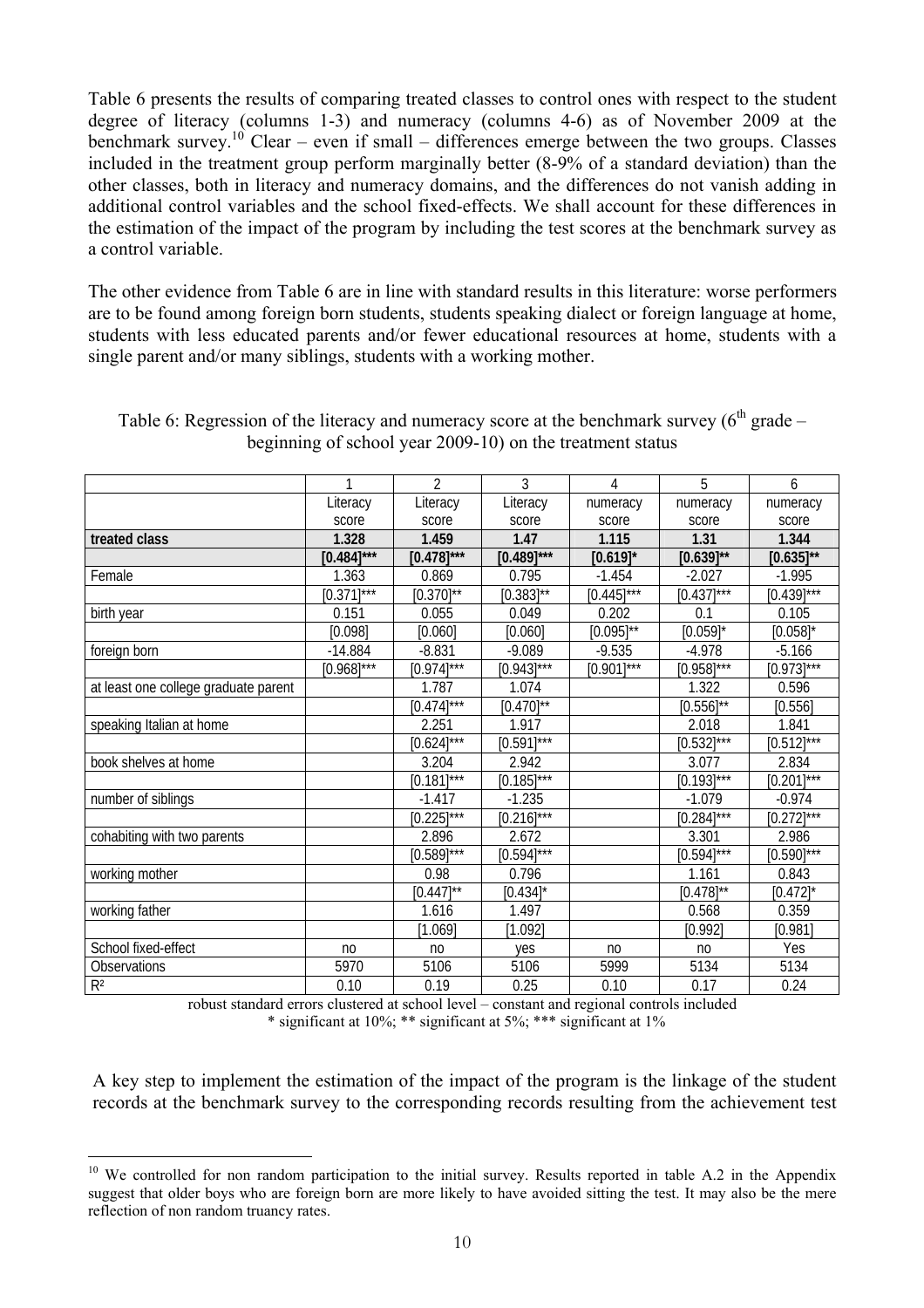by the end of the  $8<sup>th</sup>$  grade. Due to a change in the privacy protection policy<sup>11</sup> the linkage did not succeed for approximately one third of the students included in the original sample. This is due to problems both at the class and at the student level. Closure of some schools (or merger with other schools) are responsible for the loss of track for approximately 10% of the classes included in the original sample. Migrations of students and failures of some of them added some additional loss of track. Overall, we are left with 134 schools out of the original 156 in which both the treated and the control classes are available in the final sample, i.e. with information both at the  $6<sup>th</sup>$  and at the  $8<sup>th</sup>$  $q = 12$ 

|                                   | total<br>lack of match<br>at class level<br>classes |     | Attrition | lack of match<br>at student<br>level | total<br>student | attrition |
|-----------------------------------|-----------------------------------------------------|-----|-----------|--------------------------------------|------------------|-----------|
| Treated                           |                                                     | 156 | 10.90%    | 1141                                 | 3469             | 32.9%     |
| Controls                          | 16                                                  | 152 | 10.46%    | 1116                                 | 3275             | 34.1%     |
| Overall project $c \sim s$ ssi2.0 | 33                                                  | 308 | 10.68%    | 2257                                 | 6744             | 33.5%     |

Table 7: Attrition of classes and students between the entry test at grade 6 (school year 2009-10) and the final test at grade 8 (school year 2011-12)

Table 8 provides some evidence on the attrition process. Results from regressing the binary variable 'still in the sample by grade 8<sup>th,</sup> on students' characteristics collected at grade 6<sup>th</sup> show that controlling for schools fixed-effect, gender, age, students cohabiting with both parents students with higher score at the benchmark survey are less likely to attrite away. This last effect is almost by construction, since good students are less likely to be failed. Note however that the treatment status does not produce any differential effect of initial competences on the probability of continuing in the sample (see the interaction added in column 6).

 $\overline{a}$  $11$  Until 2010 students were identified by their social security number, which in Italy provides information about gender, age and place of birth. The privacy protection policy imposed by the national Authority led to the abandonment of this identifier and its replacement by a student identifier which in principle should correspond univocally to the original code but fully preserving anonymity. In the transition to the new system, some schools were unable to implement the new procedure, which explain the loss of one third of our students. We investigated whether this delay in implementation was systematically associated to any observable characteristics of the school without being able to find any consistent pattern. Thus we deem that the attrition is not systematically connected to our object of investigation (see table 8 below).

 $12$  Out of the original 156 treated classes, 3 of them lack appropriate control classes and 2 treated classes were in the same school with only one control class since the beginning of the program (see footnote to Tab. 1). 2 schools were closed/merged during the sample period and 16 did not comply with the new identification procedures for the student. Thus we are left with 134 appropriate treated-control matches at class level.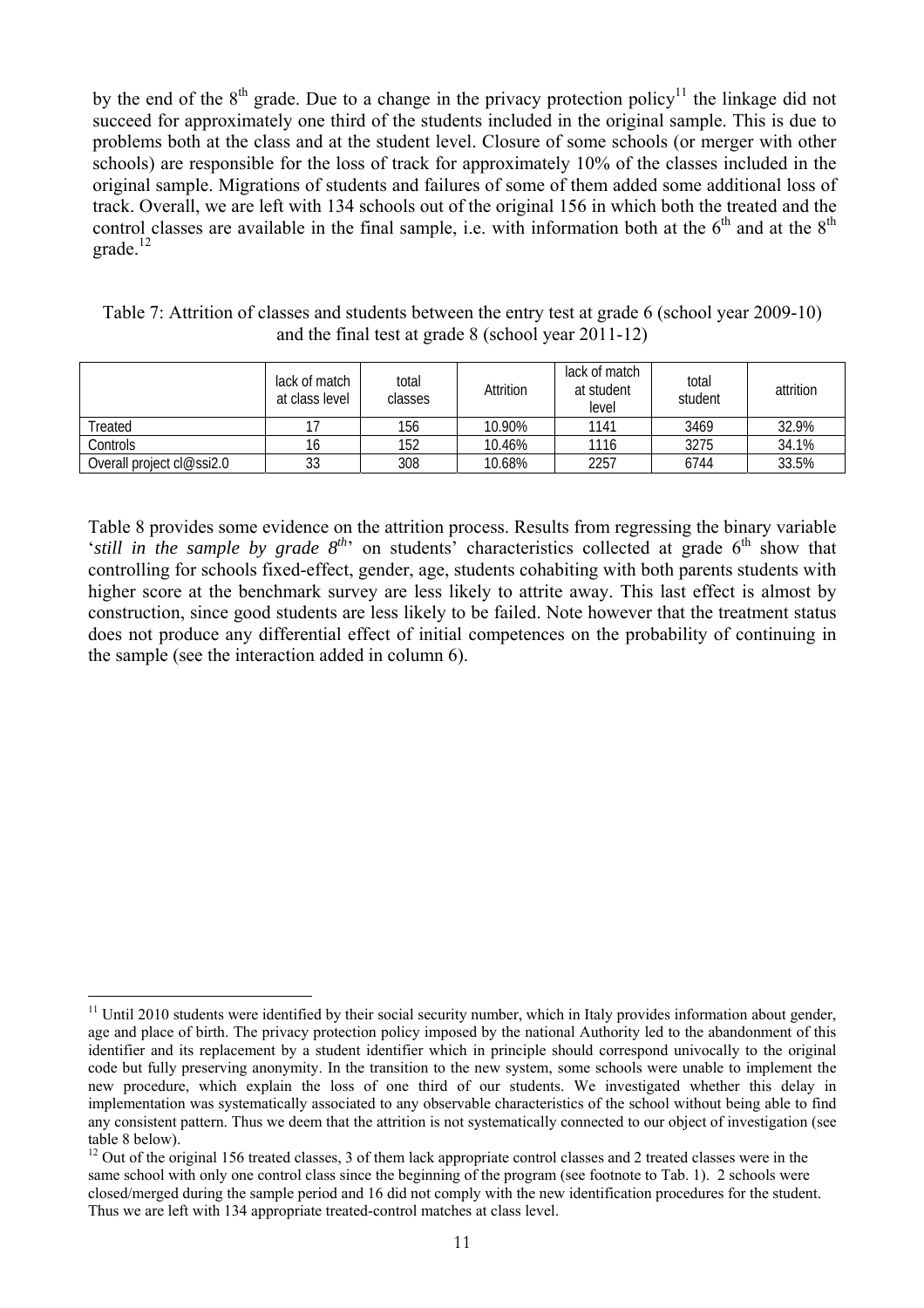|                                                 | 1               | $\overline{2}$  | 3              | 4               | 5               | 6               |
|-------------------------------------------------|-----------------|-----------------|----------------|-----------------|-----------------|-----------------|
|                                                 | probit          | linear          | linear         | linear          | linear prob     | linear prob     |
|                                                 |                 | probability     | probability    | probability     | School FE       | School FE       |
| Female                                          | 0.211           | 0.064           | 0.057          | 0.057           | 0.045           | 0.046           |
|                                                 | $[0.039]$ ***   | $[0.012]^{***}$ | $[0.011]$ ***  | $[0.011]$ ***   | $[0.009]^{***}$ | $[0.009]^{***}$ |
| birth year                                      | 0.023           | 0.007           | 0.006          | 0.006           | 0.004           | 0.004           |
|                                                 | $[0.011]^{**}$  | $[0.002]^{***}$ | $[0.003]^{**}$ | $[0.003]^{**}$  | $[0.002]$ *     | $[0.002]$ *     |
| foreign born                                    | $-0.282$        | $-0.094$        | $-0.054$       | $-0.055$        | $-0.05$         | $-0.052$        |
|                                                 | $[0.091]$ ***   | $[0.032]^{***}$ | $[0.032]$ *    | $[0.032]$ *     | $[0.028]$ *     | $[0.028]$ *     |
| at least one college graduate parent            | 0.084           | 0.025           | 0.004          | 0.004           | 0.017           | 0.018           |
|                                                 | [0.062]         | [0.019]         | [0.017]        | [0.017]         | [0.011]         | $[0.011]$ *     |
| speaking Italian at home                        | 0.17            | 0.056           | 0.034          | 0.034           | 0.014           | 0.014           |
|                                                 | $[0.062]^{***}$ | $[0.020]$ ***   | $[0.021]$ *    | $[0.021]$ *     | [0.014]         | [0.014]         |
| cohabiting with two parents                     | 0.276           | 0.088           | 0.059          | 0.059           | 0.057           | 0.056           |
|                                                 | $[0.063]$ ***   | $[0.020]^{***}$ | $[0.019]$ ***  | $[0.019]^{***}$ | $[0.018]^{***}$ | $[0.018]^{***}$ |
| working mother                                  | 0.123           | 0.038           | 0.024          | 0.024           | 0.017           | 0.018           |
|                                                 | $[0.045]$ ***   | $[0.014]$ ***   | $[0.014]$ *    | $[0.014]$ *     | [0.011]         | $[0.010]$ *     |
| working father                                  | 0.238           | 0.08            | 0.052          | 0.052           | 0.044           | 0.044           |
|                                                 | $[0.099]^{**}$  | $[0.034]^{**}$  | [0.033]        | [0.033]         | [0.030]         | [0.030]         |
| literacy test score at entrance (grade 6)       |                 |                 | 0.003          | 0.003           | 0.004           | 0.004           |
|                                                 |                 |                 | $[0.001]$ ***  | $[0.001]$ ***   | $[0.000]$ ***   | $[0.001]$ ***   |
| numeracy test score at entrance (grade 6)       |                 |                 | 0.003          | 0.003           | 0.003           | 0.003           |
|                                                 |                 |                 | $[0.001]$ ***  | $[0.001]$ ***   | $[0.000]^{***}$ | $[0.001]$ ***   |
| treated class                                   |                 |                 |                | 0.007           | 0.013           | 0.083           |
|                                                 |                 |                 |                | [0.012]         | [0.010]         | [0.052]         |
| treated class x literacy test score at entrance |                 |                 |                |                 |                 | 0.00            |
|                                                 |                 |                 |                |                 |                 | [0.001]         |
| treated class x numeracy test score at entrance |                 |                 |                |                 |                 | $-0.001$        |
|                                                 |                 |                 |                |                 |                 | [0.001]         |
| Observations                                    | 5334            | 5334            | 5171           | 5171            | 5171            | 5171            |
| Pseudo R <sup>2</sup> or R <sup>2</sup>         | 0.06            | 0.07            | 0.11           | 0.11            | 0.50            | 0.50            |

|               | Table 8: Probability of persisting in the sample after 3 years (from school year 2009-10 to school |  |  |  |  |  |
|---------------|----------------------------------------------------------------------------------------------------|--|--|--|--|--|
| year 2011-12) |                                                                                                    |  |  |  |  |  |

robust standard errors clustered at school level – constant and regional controls included \* significant at 10%; \*\* significant at 5%; \*\*\* significant at 1%

Eventually, our working sample for the estimation of the impact on students' achievement of Cl@asse 2.0 is made up of 4487 students belonging to either the treatment or the control class in 134 schools. Tab. 9 presents summary statistics by treatment status. The test score is the number of correct answers over 100 questions.

Note that starting with the school year 2011-2012 test scores provided by INVALSI in their public use files are rescaled by the factor [1−*probability of cheating*] where probability of cheating is determined at the class – not at the individual! – level according to an INVALSI protocol.<sup>13</sup> In Tab.9 we refer to the *original* data, not to those *corrected* for cheating.

 $\overline{a}$ 

<sup>&</sup>lt;sup>13</sup> Invalsi estimates the probability of cheating using a statistical model suspecting for surprisingly large average scores, low within-class variability, and suspect patterns of missing values. See Quintano et al. 2009. There is evidence of reduction of cheating when external monitors are introduced (Bertoni et al. 2013).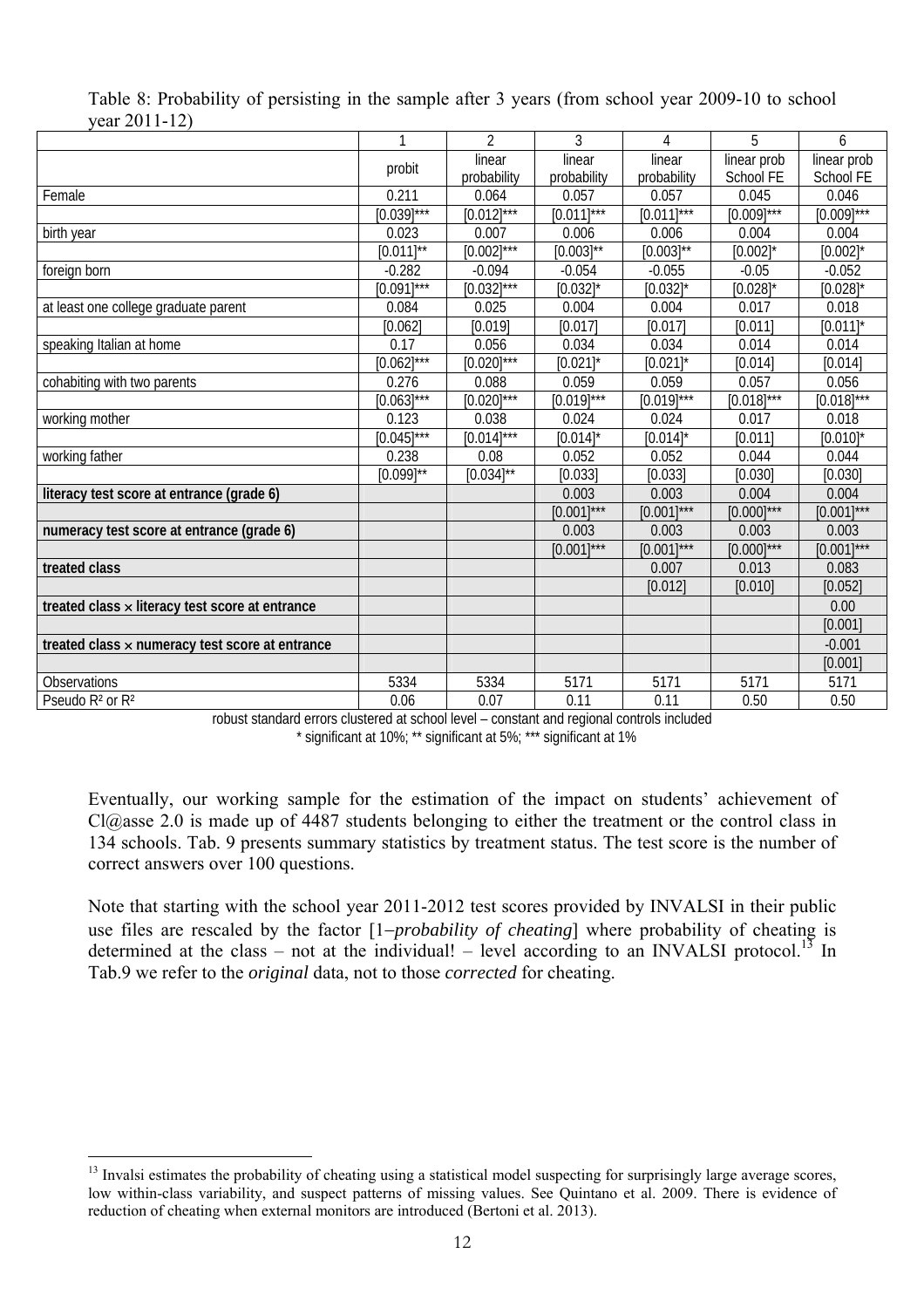|                                                              | <b>Students</b><br>in treated | <b>Students</b><br>in control | overall |
|--------------------------------------------------------------|-------------------------------|-------------------------------|---------|
|                                                              | classes                       | classes                       | sample  |
| <b>Observations</b>                                          | 2328                          | 2159                          | 4487    |
| fraction of girls                                            | 49%                           | 50%                           | 50%     |
| birth year: 1994                                             | 0.04%                         | 0.00%                         | 0.04%   |
| birth year: 1995                                             | 0.04%                         | 0.09%                         | 0.07%   |
| birth year: 1996                                             | 0.47%                         | 0.74%                         | 0.60%   |
| birth year: 1997                                             | 3.78%                         | 3.57%                         | 3.68%   |
| birth year: 1998 (regular students)                          | 87.06%                        | 87.40%                        | 87.23%  |
| birth year: 1999                                             | 8.47%                         | 8.01%                         | 8.25%   |
| foreign born                                                 | 6%                            | 6%                            | 6%      |
| speaking Italian at home                                     | 79%                           | 79%                           | 79%     |
| at least one parent with college                             | 30%                           | 32%                           | 31%     |
| cohabiting with two parents                                  | 88%                           | 87%                           | 87%     |
| literacy score 6th grade                                     | 67.38                         | 66.55                         | 66.98   |
| (mean - standard deviation in brackets)                      | (14.39)                       | (14.35)                       | (14.37) |
| numeracy score 6th grade                                     | 58.54                         | 57.95                         | 58.26   |
| (mean - standard deviation in brackets)                      | (16.06)                       | (15.49)                       | (15.79) |
| literacy score 8 <sup>th</sup> grade, <i>original values</i> | 75.65                         | 75.18                         | 75.43   |
| (mean - standard deviation in brackets)                      | (12.48)                       | (13.74)                       | (13.10) |
| numeracy score 8th grade, original values                    | 56.80                         | 56.49                         | 56.65   |
| (mean - standard deviation in brackets)                      | (17.39)                       | (17.44)                       | (17.41) |

Table 9: Descriptive statistics of the working sample

#### **4.2. The impact of Cl@ssi 2.0 on student achievement**

Figures 2 and 3 present the distribution of the literacy and numeracy score, respectively, for students in the control and treatment classes. They also illustrate the difference between the *original*  scores and the scores *corrected* by INVALSI to account for cheating.

Tables 10 and 11 present estimates for the average causal effect of the program from alternative specifications of the regression equation. The main difference between the two sets of results depends on the use we make of the information on cheating. In Table 10 we make use of the *observed* individual test scores and control for the estimated probability of cheating at the class level while in Table 11 we make use of the individual test scores as *corrected* by INVALSI to account for cheating. The correction – instead of the control – for cheating turns out to matter while the choice of the other control variables included in the regression (as well as controlling or not for school fixed effects) do not affect the main conclusion one can draw from the exercise. While using the *original* test score controlling for cheating the average impact is zero both for literacy and for numeracy (there is only a modest, marginally significant positive effect on numeracy for children of college graduate parents), when using the test score *corrected* for cheating a statistically significant average effect emerges on literacy in the range 2.0 to 3.5 points (i.e. correct answers) for children of uneducated parents (the coefficient on the interaction between the treatment status and the dummy for college graduate parents nearly offsets the main coefficient). Conversely, no effect can be found for numeracy. These results are nearly unaffected by the inclusion in the regression of additional control variables and of school fixed effects. As for the coefficient on the test score at grade 6 it is around 0.5. In the literature the coefficient for the test score lagged one year is typically found between 0.7 and 0.8. Since in our case the test score is lagged twice the reference value falls in the range 0.49 to 0.64 in line with the value we find.

As a check on these results we replicated the analysis on class averages. The basic results of these additional regressions are in line with those here above (see tables A.3 and A.4 in the appendix).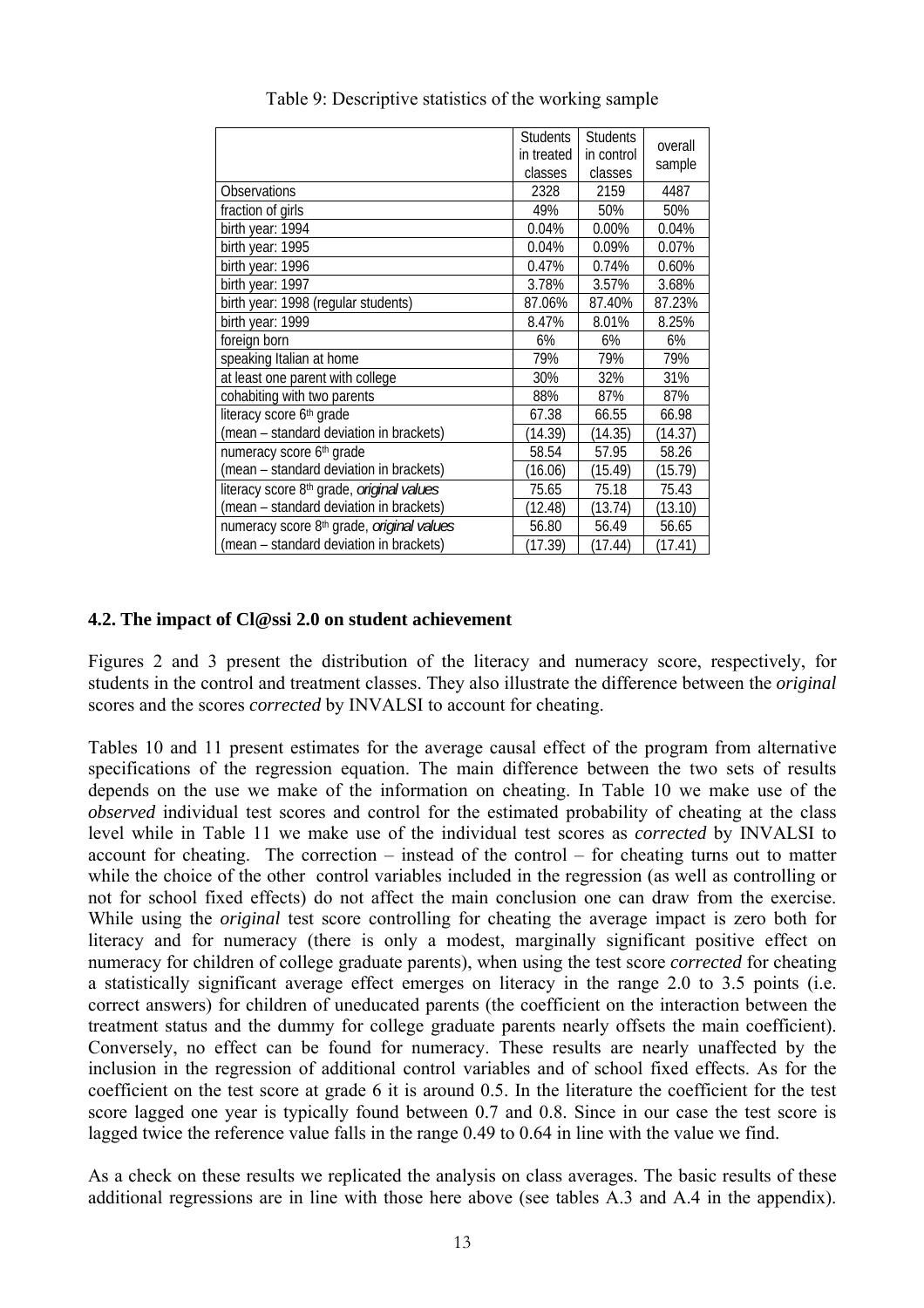While there is almost no effect when original test scores are considered, we find some positive effect for treatment in literacy for corrected test scores, even if this effect is attenuated in classes where the share of children from college educated parents is higher (the effect is even reversed when the share of college educated parents exceeds  $41\%$ , which corresponds to the  $7<sup>th</sup>$  decile in the class distribution, the median being 28%). This is indication of potential heterogeneity of the effect of the treatment that we are going to address in the next steps.

Table 12 presents results for a regression in which the treatment status is interacted with the ranking of the students in the distribution of the score at the benchmark survey (beginning of grade  $6<sup>th</sup>$ ). As for the difference between using *original* vs *corrected* scores the overall evidence is in line with the previous findings. The news here are that the average positive impact of the program on literacy score detected by the regressions in Table 11 is driven by its causal effect on the bottom tail of the distribution  $(1<sup>st</sup>$  decile) while the other part of the distribution are nearly unaffected. Results in Table 12 confirm that this causal effect is confined to children of uneducated parents. This is the only result consistent across all the specifications of the equation we considered. Apart from a few other significant estimates displaying no intelligible pattern, there is no other relevant evidence from this regression. The first six columns control for the extent of cheating, which is obviously correlated with the original test scores.

As a further check on the heterogeneity of the causal effect over the distribution of the outcome we run a set of quantile regressions but here we do not find results consistent across the two specifications we considered (controlling vs correcting for cheating - see tables A.5 and A.6 in the appendix).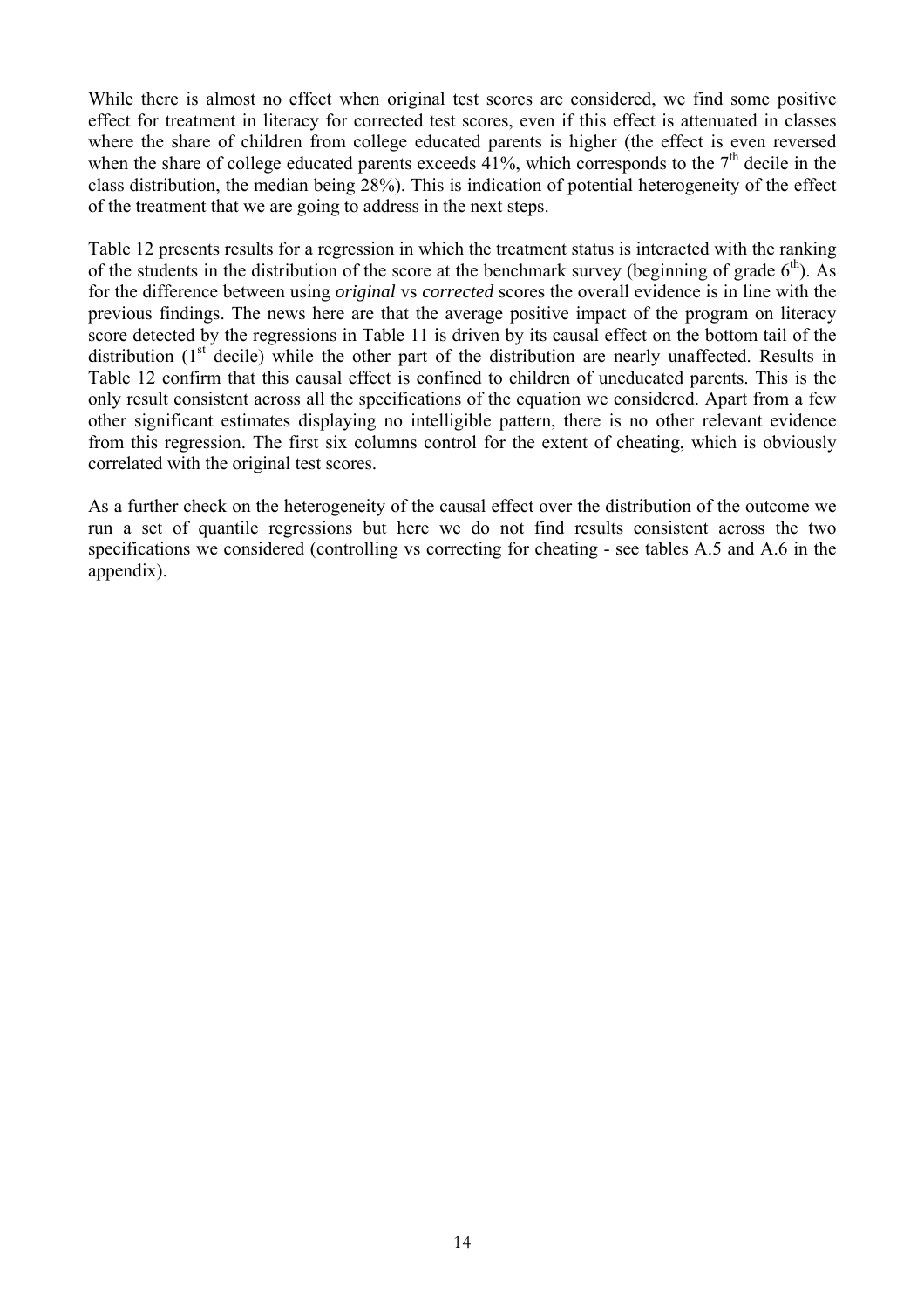

Figure 2: Distribution of the literacy score by treatment status - end of grade  $8<sup>th</sup>$  (sc.year 2011-12)

Figure 3: Distribution of the numeracy score by treatment status - end of grade  $8<sup>th</sup>$  (sc.year 2011-12)

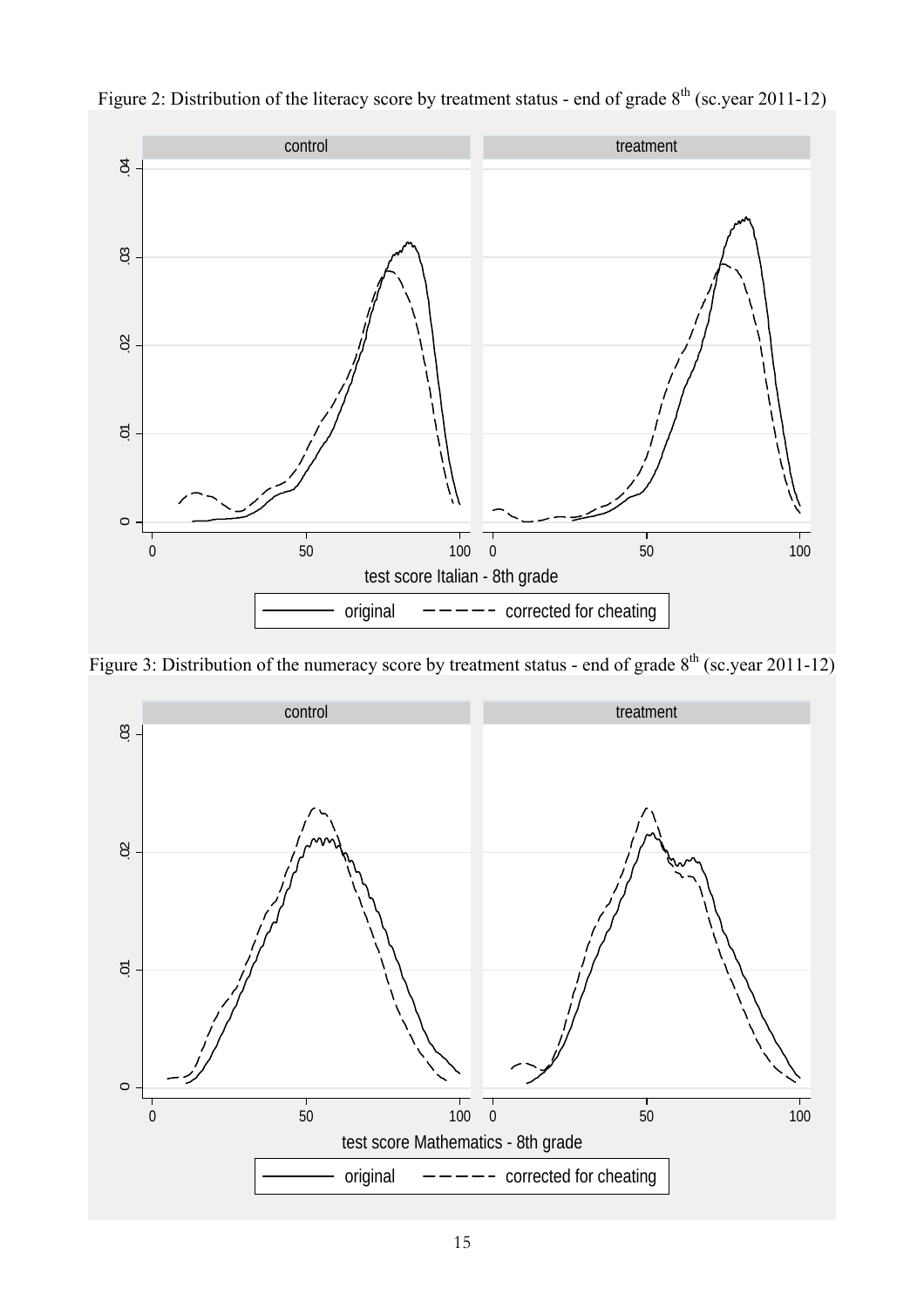## Table 10: The effect of Cl@sse 2.0 on test scores by the end of 8<sup>th</sup> grade (*original test scores*) – individual data

|                                                     |                       |                                                  | Literacy                                                |                                                  | Numeracy              |                                                  |                                                  |                                                  |
|-----------------------------------------------------|-----------------------|--------------------------------------------------|---------------------------------------------------------|--------------------------------------------------|-----------------------|--------------------------------------------------|--------------------------------------------------|--------------------------------------------------|
|                                                     | $\mathbf{1}$          | $\overline{2}$                                   | 3                                                       | $\overline{4}$                                   | 5                     | 6                                                |                                                  | 8                                                |
|                                                     | Basic, full<br>sample | Basic,<br>excluding<br>outliers,<br>school<br>FE | Basic,<br>excluding<br>outliers,<br>school<br><b>FE</b> | Extended,<br>excluding<br>outliers,<br>school FE | Basic, full<br>sample | Basic,<br>excluding<br>outliers,<br>school<br>FE | Basic,<br>excluding<br>outliers,<br>school<br>FE | Extended,<br>excluding<br>outliers,<br>school FE |
| test score at entrance (6th grade)                  | 0.515                 | 0.526                                            | 0.526                                                   | 0.5                                              | 0.526                 | 0.532                                            | 0.532                                            | 0.516                                            |
|                                                     | $[0.017]$ ***         | $[0.015]^{***}$                                  | $[0.015]^{***}$                                         | $[0.015]^{***}$                                  | $[0.021]$ ***         | $[0.018]^{***}$                                  | $[0.018]^{***}$                                  | $[0.018]^{***}$                                  |
| treated class                                       | $-0.306$              | 0.369                                            | 0.525                                                   | 0.582                                            | $-0.587$              | 0.389                                            | $-0.129$                                         | $-0.175$                                         |
|                                                     | [0.738]               | [0.528]                                          | [0.578]                                                 | [0.560]                                          | [1.336]               | [0.893]                                          | [0.972]                                          | [0.994]                                          |
| probability of cheating (estimated at class level)  | 16.581                | 11.452                                           | 11.524                                                  | 11.745                                           | 38.52                 | 34.244                                           | 34.193                                           | 33.852                                           |
|                                                     | $[1.953]^{***}$       | $[1.155]$ ***                                    | $[1.165]^{***}$                                         | $[1.163]^{***}$                                  | $[3.812]***$          | $[5.177]$ ***                                    | $[5.137]$ ***                                    | $[5.374]^{***}$                                  |
| Female                                              | 0.776                 | 0.639                                            | 0.638                                                   | 0.506                                            | $-0.566$              | $-0.488$                                         | $-0.486$                                         | $-0.736$                                         |
|                                                     | $[0.348]^{**}$        | $[0.332]$ <sup>*</sup>                           | [0.332]                                                 | [0.345]                                          | [0.453]               | [0.416]                                          | [0.415]                                          | $[0.432]$ *                                      |
| birth year                                          | 0.144                 | 0.128                                            | 0.127                                                   | 0.116                                            | $-0.036$              | $-0.076$                                         | $-0.075$                                         | $-0.091$                                         |
|                                                     | [0.095]               | [0.100]                                          | [0.100]                                                 | [0.100]                                          | [0.119]               | [0.096]                                          | [0.095]                                          | [0.097]                                          |
| foreign born                                        | $-1.415$              | $-1.5$                                           | $-1.507$                                                | $-0.784$                                         | $-4.318$              | $-3.599$                                         | $-3.568$                                         | $-1.931$                                         |
|                                                     | [0.790]               | [0.783]                                          | [0.784]                                                 | [0.877]                                          | $[1.035]$ ***         | $[0.961]$ ***                                    | $[0.958]$ ***                                    | $[1.069]$ *                                      |
| at least one college graduate parent                | 1.539                 | 1.277                                            | 1.522                                                   | 0.77                                             | 2.305                 | 2.224                                            | 1.396                                            | 0.746                                            |
|                                                     | $[0.343]$ ***         | $[0.366]$ ***                                    | $[0.496]$ ***                                           | [0.531]                                          | $[0.528]$ ***         | $[0.495]$ ***                                    | $[0.670]^{**}$                                   | [0.696]                                          |
| at least one college graduate parent x treatment    |                       |                                                  | $-0.484$                                                | $-0.524$                                         |                       |                                                  | 1.629                                            | 1.624                                            |
|                                                     |                       |                                                  | [0.659]                                                 | [0.677]                                          |                       |                                                  | [0.915]'                                         | [0.952]                                          |
| fraction of permanent teachers (still in the school | 1.854                 | 2.312                                            | 2.265                                                   | 1.976                                            | 4.208                 | 1.502                                            | 1.63                                             | 1.458                                            |
| after 3 years)                                      | [1.782]               | [2.118]                                          | [2.120]                                                 | [2.051]                                          | [3.184]               | [3.766]                                          | [3.778]                                          | [3.727]                                          |
| teacher in charge teaches language                  | 1.674                 | $-0.091$                                         | $-0.094$                                                | $-0.062$                                         | $-0.079$              | $-2.812$                                         | $-2.804$                                         | $-2.525$                                         |
|                                                     | [0.987]               | [0.856]                                          | [0.854]                                                 | [0.806]                                          | [1.615]               | [1.734]                                          | [1.734]                                          | [1.747]                                          |
| teacher in charge teaches mathematics               | $-0.067$              | $-1.403$                                         | $-1.408$                                                | $-1.318$                                         | 0.911                 | 0.859                                            | 0.874                                            | 1.106                                            |
|                                                     | [0.859]               | [0.854]                                          | $[0.853]$ <sup>*</sup>                                  | [0.812]                                          | [1.834]               | [1.412]                                          | [1.414]                                          | [1.432]                                          |
| speaking Italian at home                            |                       |                                                  |                                                         | 0.677                                            |                       |                                                  |                                                  | 1.607                                            |
|                                                     |                       |                                                  |                                                         | [0.422]                                          |                       |                                                  |                                                  | $[0.559]^{***}$                                  |
| book shelves at home                                |                       |                                                  |                                                         | 0.827                                            |                       |                                                  |                                                  | 0.715                                            |
|                                                     |                       |                                                  |                                                         | $[0.151]^{***}$                                  |                       |                                                  |                                                  | $[0.206]^{***}$                                  |
| number of siblings                                  |                       |                                                  |                                                         | $-0.549$                                         |                       |                                                  |                                                  | $-0.366$                                         |
|                                                     |                       |                                                  |                                                         | $[0.198]$ ***                                    |                       |                                                  |                                                  | [0.239]                                          |
| cohabiting with two parents                         |                       |                                                  |                                                         | 0.969                                            |                       |                                                  |                                                  | 1.655                                            |
|                                                     |                       |                                                  |                                                         | $[0.502]$ *                                      |                       |                                                  |                                                  | $[0.580]$ ***                                    |
| working mother                                      |                       |                                                  |                                                         | 0.755                                            |                       |                                                  |                                                  | 1.164                                            |
|                                                     |                       |                                                  |                                                         | [0.385]                                          |                       |                                                  |                                                  | $[0.512]^{**}$                                   |
| working father                                      |                       |                                                  |                                                         | $-0.107$                                         |                       |                                                  |                                                  | $-0.753$                                         |
|                                                     |                       |                                                  |                                                         | [0.806]                                          |                       |                                                  |                                                  | [1.091]                                          |
| Observations                                        | 4171                  | 4171                                             | 4171                                                    | 3917                                             | 4174                  | 4174                                             | 4174                                             | 3920                                             |
| R <sup>2</sup>                                      | 0.42                  | 0.50                                             | 0.50                                                    | 0.50                                             | 0.39                  | 0.51                                             | 0.51                                             | 0.51                                             |

robust standard errors clustered at school level – constant and regional controls included

Outlier students are defined as those with a score smaller than 10

\* significant at 10%; \*\* significant at 5%; \*\*\* significant at 1%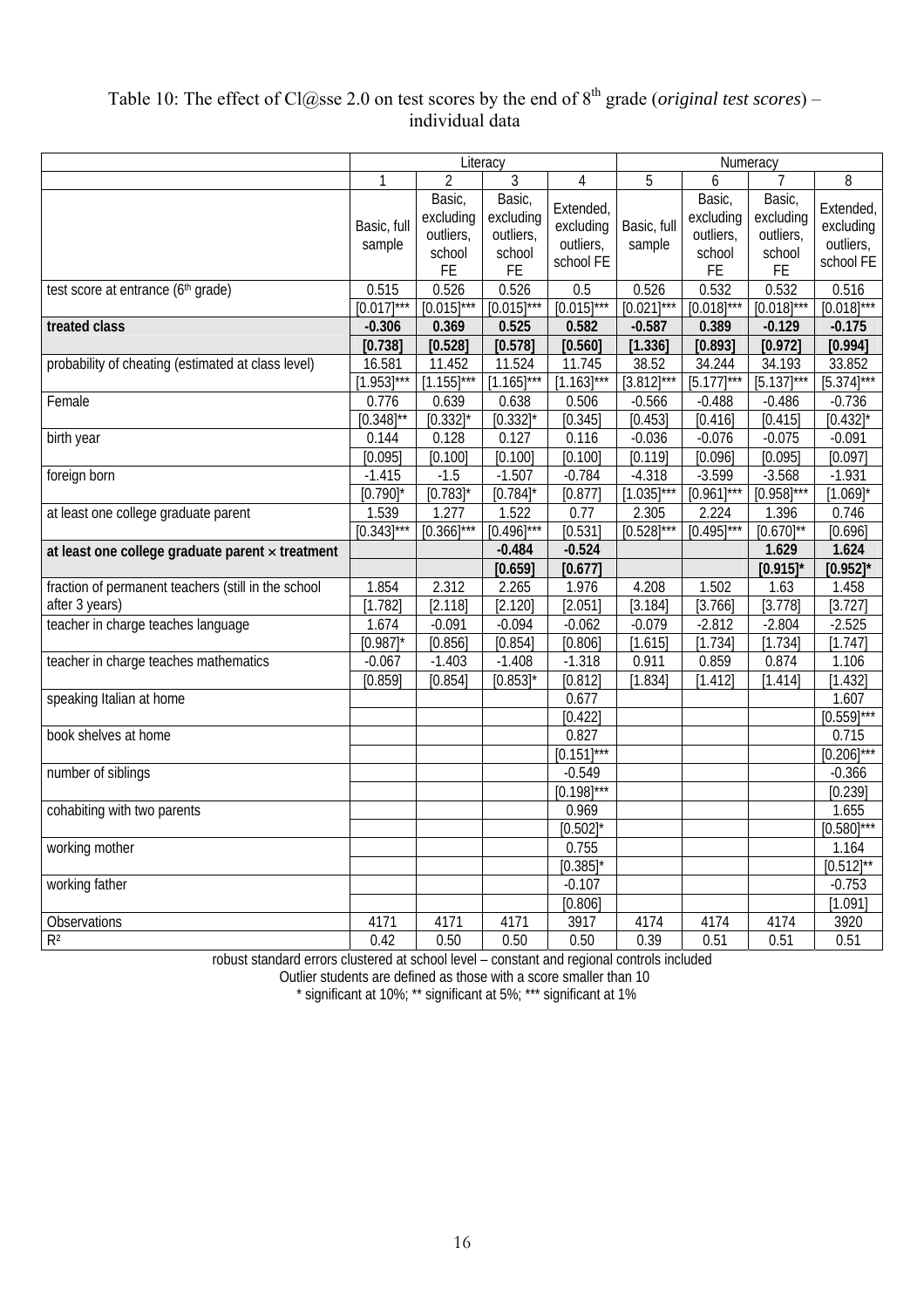## Table 11: The effect of Cl@ssi2.0 on test scores by the end of 8<sup>th</sup> grade (*test scores corrected for cheating*) – individual data

|                                                     |                          |                                                         | Literacy                                                |                                                  | Numeracy                 |                                                         |                                                  |                                                  |
|-----------------------------------------------------|--------------------------|---------------------------------------------------------|---------------------------------------------------------|--------------------------------------------------|--------------------------|---------------------------------------------------------|--------------------------------------------------|--------------------------------------------------|
|                                                     | $\mathbf{1}$             | $\overline{2}$                                          | 3                                                       | 4                                                | 5                        | 6                                                       |                                                  | 8                                                |
|                                                     | Basic, full<br>sample    | Basic,<br>excluding<br>outliers,<br>school<br><b>FE</b> | Basic,<br>excluding<br>outliers,<br>school<br><b>FE</b> | Extended,<br>excluding<br>outliers,<br>school FE | Basic, full<br>sample    | Basic,<br>excluding<br>outliers,<br>school<br><b>FE</b> | Basic,<br>excluding<br>outliers,<br>school<br>FE | Extended,<br>excluding<br>outliers,<br>school FE |
| test score at entrance (6th grade)                  | 0.429<br>$[0.029]^{***}$ | 0.496<br>$[0.019]^{***}$                                | 0.497<br>$[0.019]^{***}$                                | 0.475<br>$[0.019]^{***}$                         | 0.524<br>$[0.024]^{***}$ | 0.522<br>$[0.018]^{***}$                                | 0.521<br>$[0.018]$ ***                           | 0.504<br>$[0.019]^{***}$                         |
| treated class                                       | 2.01                     | 2.53                                                    | 3.276                                                   | 3.475                                            | $-0.498$                 | 0.039                                                   | $-0.427$                                         | $-0.189$                                         |
|                                                     | [1.746]                  | [1.414]                                                 | $[1.510]^{**}$                                          | $[1.541]^{**}$                                   | [1.774]                  | [1.006]                                                 | [1.096]                                          | [1.227]                                          |
| Female                                              | 0.706                    | 0.968                                                   | 0.962                                                   | 0.835                                            | $-0.454$                 | $-0.489$                                                | $-0.486$                                         | $-0.677$                                         |
|                                                     | [0.508]                  | $[0.407]^{**}$                                          | $[0.407]^{**}$                                          | [0.434]                                          | [0.478]                  | [0.423]                                                 | [0.423]                                          | [0.436]                                          |
| birth year                                          | 0.122                    | 0.132                                                   | 0.13                                                    | 0.123                                            | $-0.018$                 | $-0.078$                                                | $-0.077$                                         | $-0.087$                                         |
|                                                     | [0.132]                  | [0.108]                                                 | [0.105]                                                 | [0.111]                                          | [0.134]                  | [0.094]                                                 | [0.093]                                          | [0.096]                                          |
| foreign born                                        | $-1.426$                 | $-1.508$                                                | $-1.546$                                                | $-0.665$                                         | $-3.882$                 | $-3.435$                                                | $-3.408$                                         | $-1.848$                                         |
|                                                     | [0.901]                  | [0.783]                                                 | [0.786]                                                 | [0.888]                                          | $[1.017]$ ***            | $[0.983]$ ***                                           | $[0.980]$ ***                                    | $[1.117]$ *                                      |
| at least one college graduate parent                | 1.31                     | 1.063                                                   | 2.257                                                   | 1.898                                            | 2.366                    | 2.165                                                   | 1.406                                            | 0.9                                              |
|                                                     | [0.696]                  | $[0.380]^{***}$                                         | $[0.676]$ ***                                           | $[0.740]$ **                                     | $[0.627]$ ***            | $[0.492]^{***}$                                         | $[0.679]^{**}$                                   | [0.717]                                          |
| at least one college graduate parent x treatment    |                          |                                                         | $-2.344$                                                | $-2.841$                                         |                          |                                                         | 1.504                                            | 1.364                                            |
|                                                     |                          |                                                         | $[1.077]^{**}$                                          | $[1.114]^{**}$                                   |                          |                                                         | [0.941]                                          | [0.973]                                          |
| fraction of permanent teachers (still in the school | $-3.313$                 | $-7.903$                                                | $-8.089$                                                | $-9.997$                                         | 1.645                    | 3.222                                                   | 3.304                                            | $-1.981$                                         |
| after 3 years)                                      | [4.234]                  | [5.757]                                                 | [5.697]                                                 | [5.727]                                          | [4.046]                  | [3.804]                                                 | [3.828]                                          | [4.675]                                          |
| teacher in charge teaches language                  | 1.459                    | $-1.396$                                                | $-1.406$                                                | $-1.183$                                         | $-0.813$                 | $-3.273$                                                | $-3.276$                                         | $-2.858$                                         |
|                                                     | [1.808]                  | [2.296]                                                 | [2.280]                                                 | [2.268]                                          | [2.114]                  | [1.787]                                                 | $[1.787]$ <sup>*</sup>                           | [1.875]                                          |
| teacher in charge teaches mathematics               | $-1.377$                 | $-0.818$                                                | $-0.851$                                                | $-1.748$                                         | 1.433                    | 1.44                                                    | 1.446                                            | 1.677                                            |
|                                                     | [2.316]                  | [2.391]                                                 | [2.394]                                                 | [2.567]                                          | [2.026]                  | [1.539]                                                 | [1.545]                                          | [1.610]                                          |
| speaking Italian at home                            |                          |                                                         |                                                         | 1.044                                            |                          |                                                         |                                                  | 1.418                                            |
|                                                     |                          |                                                         |                                                         | $[0.494]^{**}$                                   |                          |                                                         |                                                  | $[0.572]^{**}$                                   |
| book shelves at home                                |                          |                                                         |                                                         | 0.773                                            |                          |                                                         |                                                  | 0.671                                            |
|                                                     |                          |                                                         |                                                         | $[0.180]$ ***                                    |                          |                                                         |                                                  | $[0.205]^{***}$                                  |
| number of siblings                                  |                          |                                                         |                                                         | $-0.519$                                         |                          |                                                         |                                                  | $-0.352$                                         |
|                                                     |                          |                                                         |                                                         | $[0.221]^{**}$                                   |                          |                                                         |                                                  | [0.235]                                          |
| cohabiting with two parents                         |                          |                                                         |                                                         | 0.626                                            |                          |                                                         |                                                  | 1.65                                             |
|                                                     |                          |                                                         |                                                         | [0.558]                                          |                          |                                                         |                                                  | $[0.585]$ ***                                    |
| working mother                                      |                          |                                                         |                                                         | 0.576                                            |                          |                                                         |                                                  | 1.338                                            |
|                                                     |                          |                                                         |                                                         | [0.421]                                          |                          |                                                         |                                                  | $[0.513]***$                                     |
| working father                                      |                          |                                                         |                                                         | $-1.502$                                         |                          |                                                         |                                                  | $-0.812$                                         |
|                                                     |                          |                                                         |                                                         | [0.980]                                          |                          |                                                         |                                                  | [1.080]                                          |
| Observations                                        | 4171                     | 4146                                                    | 4146                                                    | 3917                                             | 4174                     | 4124                                                    | 4124                                             | 3920                                             |
| $R^2$                                               | 0.26                     | 0.50                                                    | 0.50                                                    | 0.52                                             | 0.28                     | 0.45                                                    | 0.45                                             | 0.48                                             |

robust standard errors clustered at school level – constant and regional controls included

Outlier students are defined as those with a score smaller than 10

\* significant at 10%; \*\* significant at 5%; \*\*\* significant at 1%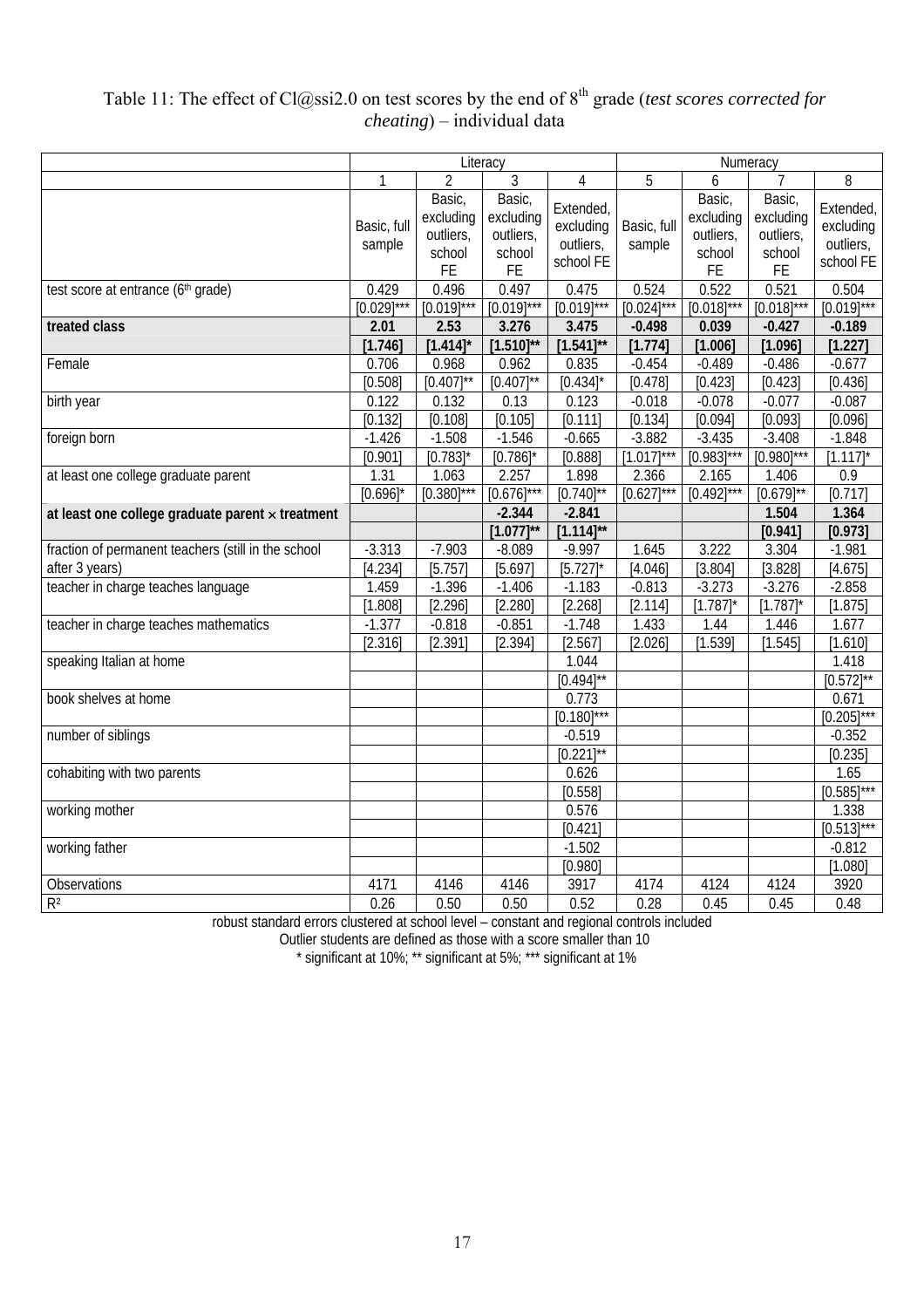### Table 12: The effect of Cl@ssi2.0 on test scores at 8<sup>th</sup> grade (*original and corrected test scores*) conditional on initial ranking of the student – individual data

|                                     |                 | $\overline{2}$  | 3                | $\overline{4}$       | 5               | 6                   | 7               | 8               | 9                       | 10              | 11                     | 12                      |
|-------------------------------------|-----------------|-----------------|------------------|----------------------|-----------------|---------------------|-----------------|-----------------|-------------------------|-----------------|------------------------|-------------------------|
|                                     |                 |                 |                  | original test scores |                 |                     |                 |                 | corrected test scores   |                 |                        |                         |
|                                     | Literacy        | Literacy,       | Literacy,        | Numeracy             | <b>Numeracy</b> | Numeracy,           | Literacy        | Literacy,       | Literacy,               | Numeracy        | Numeracy,              | Numeracy,               |
|                                     |                 | school FE       | school FE        |                      | school FE       | school FE           |                 | school FE       | school FE               |                 | school FE              | school FE               |
| test score at entrance              | 0.528           | 0.543           | 0.516            | 0.547                | 0.552           | 0.542               | 0.461           | 0.529           | 0.5                     | 0.531           | 0.533                  | 0.524                   |
| (6 <sup>th</sup> grade)             | $[0.022]$ ***   | $[0.018]^{***}$ | $[0.017]$ ***    | $[0.028]$ ***        | $[0.024]$ ***   | $[0.023]$ ***       | $[0.035]$ ***   | $[0.022]^{***}$ | $[0.022]$ ***           | [0.031]<br>***  | $[0.026]^{***}$        | $[0.025]^{***}$         |
| treatment×1 <sup>st</sup> decile    | 2.231           | 2.791           | 2.708            | 1.894                | 1.826           | 2.885               | 5.48            | 5.194           | 4.833                   | 1.373           | 1.642                  | 2.681                   |
| 6 <sup>th</sup> grade               | [1.629]         | $[1.397]^{**}$  | $[1.362]^{**}$   | [1.905]              | [1.430]         | $[1.459]^{**}$      | $[2.074]^{***}$ | $[1.806]^{***}$ | $[1.774]***$            | [2.242]         | [1.577]                | $[1.588]^{*}$           |
| treatment×2 <sup>nd</sup> decile    | $-0.002$        | 0.329           | 0.183            | 2.888                | 2.031           | 2.738               | 2.342           | 1.586           | 0.503                   | 2.304           | 1.712                  | 2.406                   |
| 6 <sup>th</sup> grade               | [1.422]         | [1.147]         | [1.078]          | [1.855]              | [1.445]         | $[1.380]^{**}$      | [1.790]         | [1.400]         | [1.213]                 | [2.145]         | [1.547]                | [1.468]                 |
| treatment×3rd decile                | 0.032           | $-0.047$        | 0.073            | $-0.159$             | $-0.454$        | $-0.07$             | 0.821           | 1.498           | 1.323                   | $-0.862$        | $-0.767$               | $-0.326$                |
| 6 <sup>th</sup> grade               | [1.024]         | [0.842]         | [0.811]          | [1.490]              | [1.325]         | [1.296]             | [1.608]         | [1.208]         | [1.211]                 | [1.739]         | [1.355]                | [1.328]                 |
| treatment×4 <sup>th</sup> decile    | 0.244           | 0.238           | 0.103            | $-1.692$             | $-1.983$        | $-1.337$            | 1.829           | 1.46            | 0.777                   | $-3.744$        | $-2.863$               | $-2.302$                |
| 6 <sup>th</sup> grade               | [0.972]         | [0.763]         | [0.729]          | [1.273]              | [1.061]         | [1.061]             | [1.441]         | [1.152]         | [1.163]                 | $[1.704]^{**}$  | $[1.175]^{**}$         | $[1.160]^{**}$          |
| treatment×5 <sup>th</sup> decile    | 0.18            | 0.099           | $-0.011$         | $-1.398$             | $-1.212$        | $-0.651$            | 1.909           | 1.651           | 1.473                   | $-1.873$        | $-1.296$               | $-0.731$                |
| 6 <sup>th</sup> grade               | [0.936]         | [0.788]         | [0.797]          | [1.244]              | [0.943]         | [0.928]             | [1.474]         | [1.273]         | [1.345]                 | [1.475]         | [1.109]                | [1.087]                 |
| treatment×6 <sup>th</sup> decile    | $-1.075$        | $-1.604$        | $-1.666$         | $-1.222$             | $-1.256$        | $-0.449$            | $-0.128$        | $-0.42$         | $-0.892$                | $-0.771$        | $-1.285$               | $-0.472$                |
| 6 <sup>th</sup> grade               | [0.838]         | $[0.730]$ **    | $[0.735]$ **     | [1.211]              | [0.962]         | [0.905]             | [1.571]         | [1.178]         | [1.158]                 | [1.319]         | [1.013]                | [0.945]                 |
| treatment×7 <sup>th</sup> decile    | 0.574           | 0.519           | 0.498            | $-1.847$             | $-2.603$        | $-2.094$            | 1.493           | 2.176           | 1.969                   | $-1.645$        | $-2.731$               | $-2.155$                |
| 6 <sup>th</sup> grade               | [0.643]         | [0.566]         | [0.555]          | [1.219]              | $[0.934]$ ***   | $[0.903]^{**}$      | [1.507]         | [1.185]         | [1.249]                 | [1.442]         | $[1.003]$ ***          | $[0.989]^{**}$          |
| treatment×8 <sup>th</sup> decile    | 0.697           | 0.597           | 0.632            | $-0.969$             | $-1.875$        | $-1.37$             | 1.754           | 1.017           | 0.768                   | $-0.6$          | $-1.789$               | $-1.221$                |
| 6 <sup>th</sup> grade               | [0.704]         | [0.691]         | [0.682]          | [1.269]              | $[1.042]$ *     | [1.040]             | [1.531]         | [0.989]         | [1.043]                 | [1.363]         | $[1.068]$ <sup>*</sup> | [1.064]                 |
| treatment×9th decile                | $-1.054$        | $-1.242$        | $-1.079$         | $-0.26$              | $-1.28$         | $-0.629$            | 0.118           | 0.219           | $-0.098$                | 0.015           | $-1.151$               | $-0.601$                |
| 6 <sup>th</sup> grade               | [0.593]         | $[0.561]$ **    | [0.564]          | [1.239]              | [1.094]         | [1.064]             | [1.614]         | [1.032]         | [1.078]                 | [1.349]         | [1.121]                | [1.097]                 |
| probability of cheating             | 16.734          | 11.831          | 11.992           | 38.747               | 33.414          | 33.209              |                 |                 |                         |                 |                        |                         |
| (estim. at class level)             | $[1.986]$ ***   | $[1.149]$ ***   | $[1.139]^{***}$  | $[3.697]$ ***        | $[5.181]$ ***   | $[5.482]$ ***       |                 |                 |                         |                 |                        |                         |
| female                              | 0.766           | 0.641           | 0.504            | $-0.58$              | $-0.476$        | $-0.727$            | 0.744           | 0.943           | 0.853                   | $-0.449$        | $-0.431$               | $-0.665$                |
|                                     | $[0.350]^{**}$  | [0.331]         | [0.343]          | [0.454]              | [0.413]         | $[0.432]$ *         | [0.509]         | $[0.407]^{**}$  | [0.434]                 | [0.482]         | [0.413]                | [0.433]                 |
| birth year                          | 0.148           | 0.139           | 0.129            | $-0.049$             | $-0.076$        | $-0.092$            | 0.131           | 0.148           | 0.147                   | $-0.026$        | $-0.069$               | $-0.085$                |
|                                     | [0.099]         | [0.103]         | [0.105]          | [0.117]              | [0.090]         | [0.093]             | [0.143]         | [0.108]         | [0.119]                 | [0.133]         | [0.091]                | [0.092]                 |
| foreign born                        | $-1.552$        | $-1.622$        | $-0.893$         | $-4.492$             | $-3.694$        | $-2.095$            | $-1.631$        | $-1.564$        | $-0.669$                | $-3.977$        | $-3.523$               | $-1.977$                |
|                                     | [0.794]         | $[0.782]$ **    | [0.869]          | $[1.029]^{***}$      | $[0.953]$ ***   | [1.069]             | [0.894]         | $[0.781]$ **    | [0.868]                 | $[1.013]^{***}$ | $[0.972]***$           | $[1.118]$ *             |
| at least one parent<br>with college | 1.498           | 1.41            | 0.484            | 2.296                | 1.244           | 1.55                | 1.206           | 1.838           | 0.385                   | 2.341           | 1.27                   | 1.553                   |
|                                     | $[0.340]^{***}$ | $[0.483]$ ***   | [0.392]          | $[0.533]^{***}$      | [0.651]         | $[0.531]$ ***       | [0.683]         | $[0.676]^{***}$ | [0.415]                 | $[0.639]$ ***   | $[0.652]$ <sup>*</sup> | $[0.550]^{***}$         |
| at least one parent                 |                 | $-0.313$        |                  |                      | 1.879           |                     |                 | $-1.507$        |                         |                 | 1.715                  |                         |
| with collegextreatm                 |                 | [0.602]         |                  |                      | $[0.831]$ **    | 1.584               |                 | [1.017]         |                         |                 | $[0.850]^{**}$         |                         |
| Italian spoken at<br>home           |                 |                 | 0.675<br>[0.420] |                      |                 | $[0.565]^{***}$     |                 |                 | 1.022<br>$[0.497]^{**}$ |                 |                        | 1.377<br>$[0.584]^{**}$ |
|                                     |                 |                 | $\overline{0.8}$ |                      |                 | 0.7                 |                 |                 | 0.761                   |                 |                        |                         |
| number of books at<br>home          |                 |                 | $[0.150]^{***}$  |                      |                 | $[0.208]$ ***       |                 |                 | $[0.177]$ ***           |                 |                        | 0.66<br>$[0.206]^{***}$ |
|                                     |                 |                 | $-0.529$         |                      |                 | $-0.403$            |                 |                 | $-0.508$                |                 |                        | $-0.392$                |
| number of siblings                  |                 |                 | $[0.197]$ ***    |                      |                 |                     |                 |                 |                         |                 |                        |                         |
|                                     |                 |                 | 0.959            |                      |                 | $[0.240]$ *<br>1.62 |                 |                 | $[0.223]^{**}$<br>0.639 |                 |                        | $[0.236]$ *<br>1.627    |
| living with two<br>parents          |                 |                 | $[0.505]$ *      |                      |                 | $[0.580]^{***}$     |                 |                 | [0.557]                 |                 |                        | $[0.585]$ ***           |
|                                     |                 |                 | 0.804            |                      |                 | 1.176               |                 |                 | 0.597                   |                 |                        | 1.336                   |
| mother working                      |                 |                 | $[0.380]^{**}$   |                      |                 | $[0.510]^{**}$      |                 |                 | [0.427]                 |                 |                        | $[0.514]$ ***           |
|                                     |                 |                 |                  |                      |                 | $-0.951$            |                 |                 |                         |                 |                        |                         |
| father working                      |                 |                 | $-0.161$         |                      |                 |                     |                 |                 | $-1.586$                |                 |                        | $-1.009$<br>[1.091]     |
|                                     |                 |                 | [0.802]          |                      |                 | [1.101]             |                 |                 | [1.000]                 |                 |                        |                         |
| Observations                        | 4171            | 4171            | 3917             | 4174                 | 4174            | 3920                | 4171            | 4171            | 3917                    | 4174            | 4174                   | 3920                    |
| R-squared                           | 0.42            | 0.5             | 0.5              | 0.39                 | 0.51            | 0.51                | 0.26            | 0.51            | 0.52                    | 0.28            | 0.47                   | 0.48                    |

robust standard errors clustered at school level – constant and regional controls included \* significant at 10%; \*\* significant at 5%; \*\*\* significant at 1%

#### **4.3. Discussion**

In this section we discuss a couple of methodological choices we made to evaluate the program and the main results emerging from the analysis.

On designing the impact evaluation we chose to select control classes in the same schools included in the program instead of choosing them in other schools. The trade-off is the one described in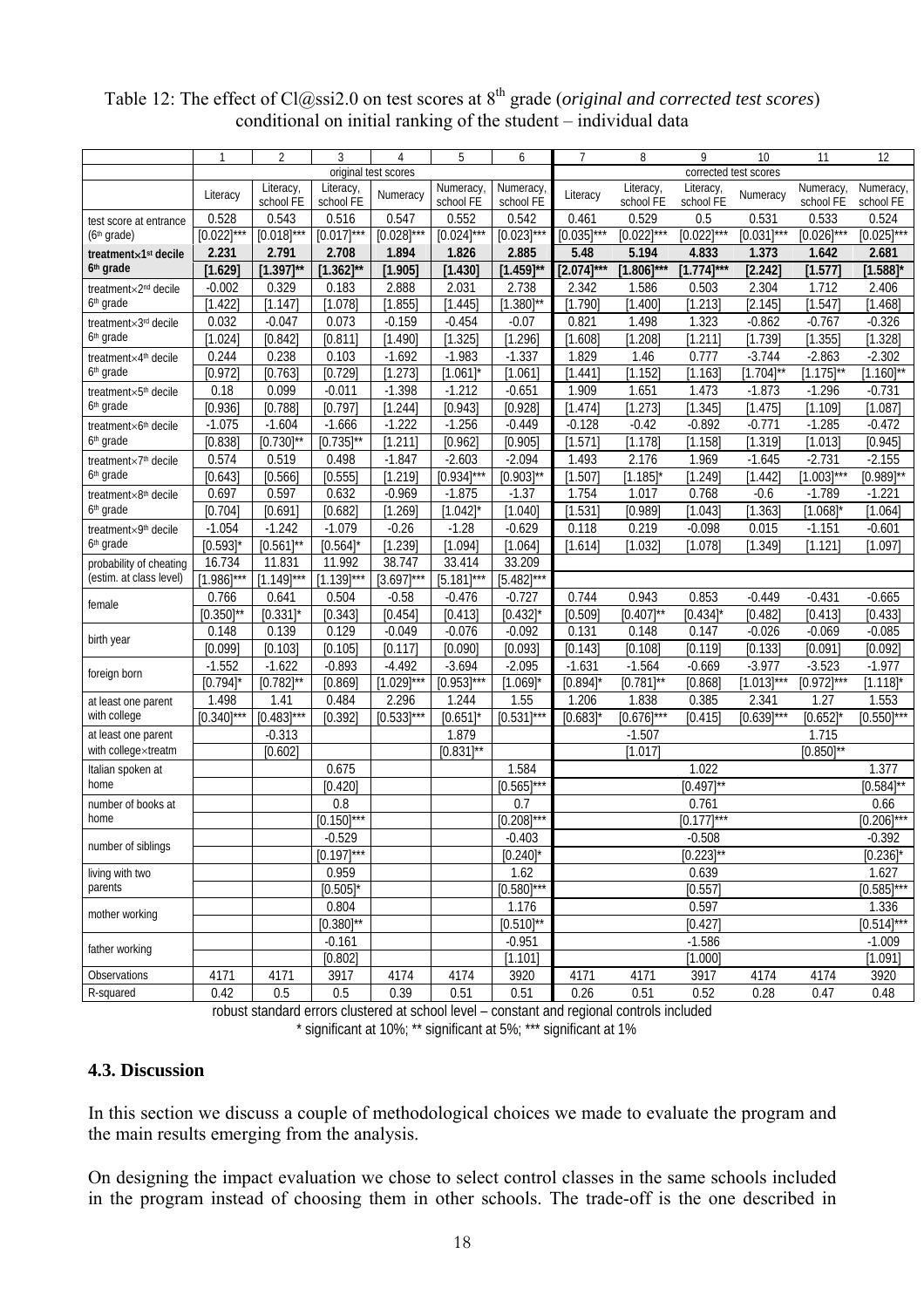section 2: our design is at risk of contamination, the alternative one is at risk of selection bias. Overall, we still believe the choice we made is preferable. First of all because unless random assignment is feasible it is hard to control for across school differences based on the available information. Secondly, while it is hard to speculate on the sign of the bias due to selection it is intuitive that contamination induces a downward bias in the estimated causal effect. In the end, we believe that our estimate is a credible lower bound on the causal effect of  $Cl(a)$ ssi 2.0. Moreover, given the evidence in Table 4 on the size of the contamination problem, we believe the downward bias in our estimates should not be particularly large.

However, it should be clear to anyone willing to replicate our design that careful monitoring on the field enforcement of the rule - excluding the control class from the use of the ICT assigned to the treatment class - is essential to the validity of the design.

The second issue is about the choice of the test score measure. If we are to use the official test score measure provided by the Ministerial agency (Invalsi) we find a small statistically significant positive effect of ICT on student achievements, especially for children from uneducated parents, who are also likely to be at the bottom of the initial distribution of ability. These effects are still visible – albeit smaller<sup>14</sup> - in the original test score measure. The algorithm used by Invalsi to predict potential cheating affect the distribution of test scores by compressing it towards the bottom (Angrist et al. 2014).<sup>15</sup> In both cases, what matters is that the ICT impact on learning is low – and confined to the literacy score only for pupils in the bottom tail of the distribution - under both alternative measures, and this works against the effectiveness of money spent in equipments.

As for the substantive results, two main findings emerge forcefully: the impact of the program on student achievement as measured by the test scores in literacy and numeracy – if any - is confined to the bottom tail of the distribution and to the literacy score. There is no sign of an impact on the numeracy score and on the distribution of the literacy score away from the lower tail. A possible interpretation of these findings is in the report by the external observer who visited 40 Cl $\hat{\omega}$ ssi 2.0 schools during the last year of the program (Dec. 2011 – Jan. 2012). He had access to all the documents, whether official or for internal use, produced by the schools to implement the program; he met the principals of the schools and all the teachers involved in the program discussing in depth with them on what they did, on what they have seen happening in the class, on what they perceived as the impact of the program on students behaviour and achievement; finally, he visited all the treated classes during a regular teaching hour. The result of his work is in a detailed report (in Italian, available on request).

There is a bunch of summary statements in the report providing clues to interpret our findings. First of all, the observed degree of cooperation between students in the  $Cl@ssi 2.0$  is much stronger than in the standard classes: this is likely to result in a net gain for the weakest part of the class (disabled, immigrant and other weaker students). The external observer noted that the trigger activating this cooperation might have been a stronger commitment on the students side to perform 'a good job' along with the awareness that when the task is rather complex doing a good job requires a great deal of cooperation between all those involved.

 $\overline{a}$  $14$  A possible explanation for the larger effect we found using the official Invalsi score is that the probability of cheating turns out to be smaller for treated classes (including in the regression a full set of controls at the class level) for literacy while there is no statistically significant difference between treated and control classes for numeracy (results available from the authors). Therefore, the Invalsi correction for cheating produces a larger estimated effect on the literacy score.<br><sup>15</sup> If we run the regressions reported in tables A.3 and A.4 replacing class mean test scores wit

of the same test, we do not find reduction in dispersion of test scores caused by the ICT acquisition, irrespective of whether one uses original or corrected test scores. Available from the authors.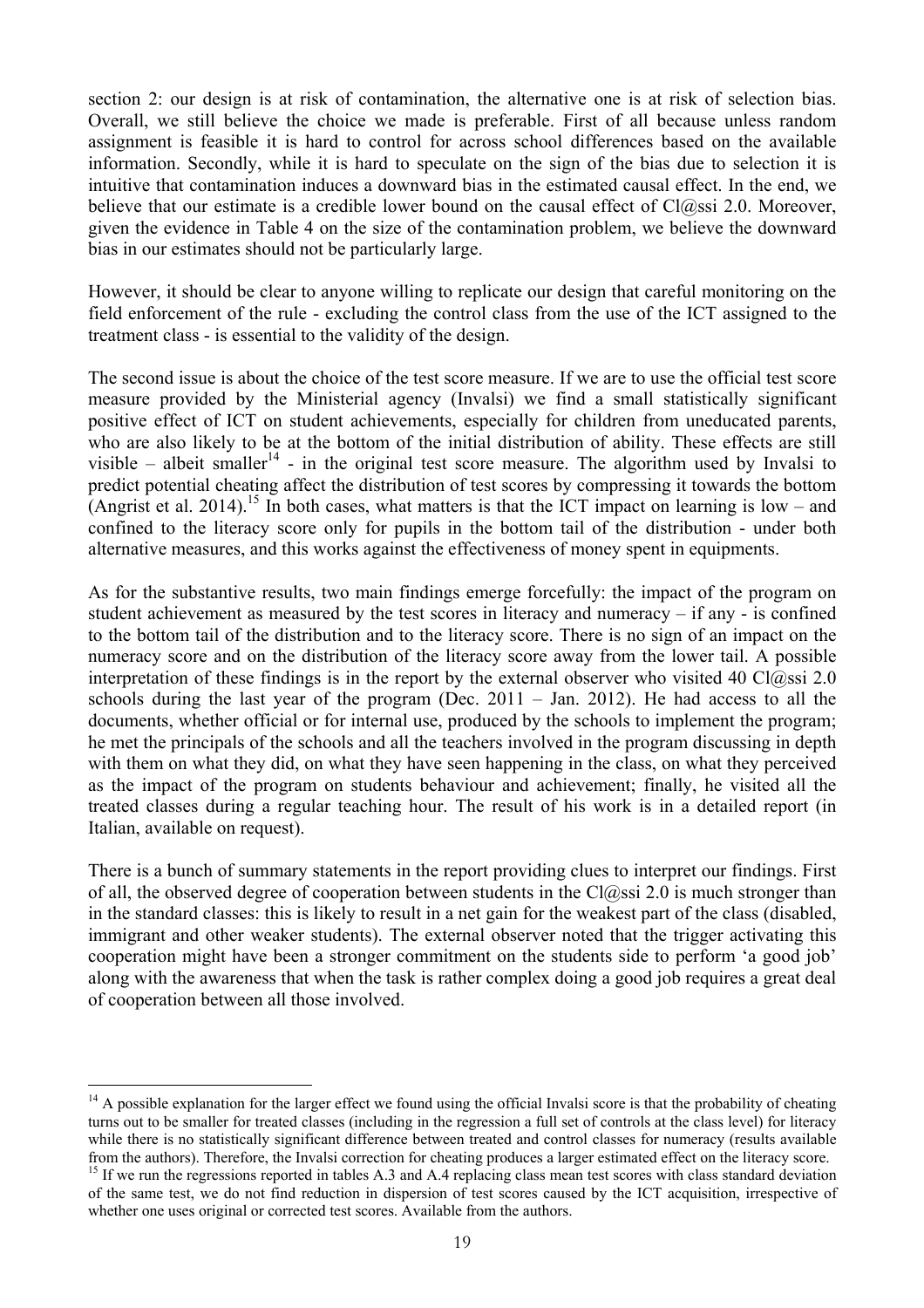All Cl@ssi 2.0 teachers stress that what they did with disabled students would not have been possible in a standard class. There is also a widespread agreement on judging  $Cl(a)$ ssi 2.0 as a powerful tool to the integration of foreign students. Finally, teachers' perception of the benefit stemming from the program is particularly strong in schools located in socially deprived areas.

According to the interviews to the teachers in the treated classes, the ICT available to the  $Cl(a)$ ssi 2.0 is an extremely powerful tool to enhance the effectiveness of the traditional way of teaching, for it allows integrating together words, images, sounds in a stable reservoir easily and readily available to all students. Again, the weakest part of the class is likely to benefit the most from this since better students would be able to find their way to learning even in the standard scenario possibly exploiting the resources they have available at home.

To exploit the potential of ICT enhanced teaching requires more intense interactions between teachers and students as compared to standard teaching practices. This may explain why there is some evidence of a significant – albeit small - impact on literacy and not in numeracy: in the Italian junior high school teachers of Language and Literature spend 12 hours per week in the same class (not to say that in most instances they are also in charge of teaching History and Geography) as compared to teachers of Math and Science, who typically spend 4 hours per week.

#### **5. Concluding remarks**

This paper represents one of the first counterfactual evaluation of the effect of ICT resources at school on student achievements conducted in Italy. Despite the huge investment of resources (in the order of 1500 Euros per student over a three year period), results are almost negligible. Even if we take the most encouraging results (see columns 3 or 4 of table 11), the average improvement associated to the programme would be 3 test points, corresponding to 17% of a standard deviation. Any cost-benefit evaluation would question the effectiveness of a programme costing 10.000 Euros for each test point of improvement.

We have suggested that this represents a lower bound estimates of the real effect, given the potential contamination between treatment and control classes. But the available evidence points to a low degree of contamination hence to a small negative bias  $-$  if any  $-$  in our estimate. Our estimates have also to confront with the problem of cheating, since they are statistically more significant when we make reference to test scores corrected for cheating which is likely due to the collateral evidence we have that treated classes are less likely to cheat.

Overall this leaves open the issue why interviewed teachers are strongly convinced of the positive effect of ICT adoption, while recorded impact on achievement is at best weak. One possible interpretation is that teachers possess a wider and more complex view on students engagement in learning activity. This would require additional long-run outcomes. One should explore the consequence of being exposed to ICT on the following years outcomes, where conditional on passing the final exam concluding lower secondary (*licenza media*) students have to choose among three alternative tracks: academic, technical or vocational. We intend to proceed in this line of research, collecting further information of subsequent step of their careers.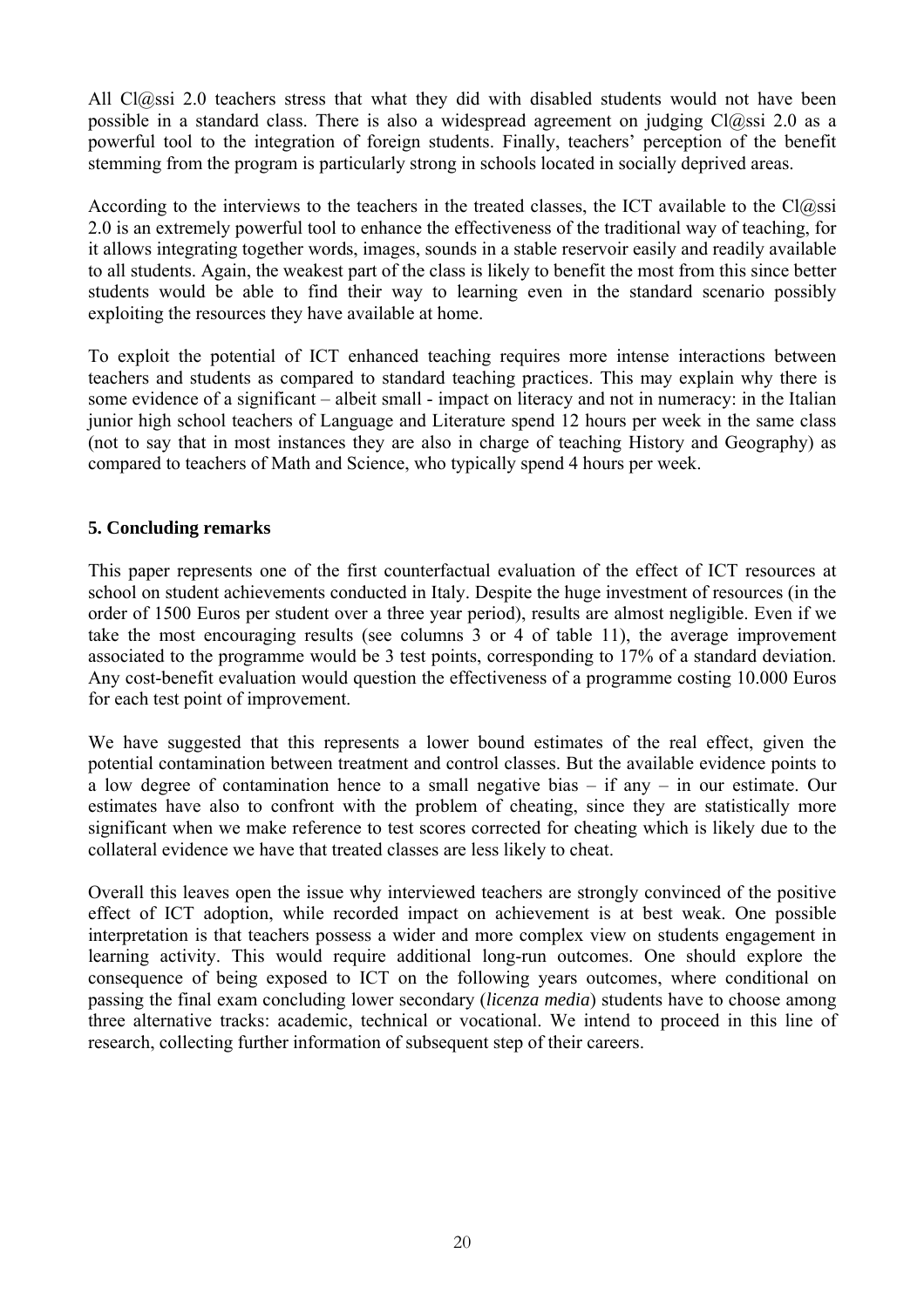#### **References**

- Angrist, J., and V. Lavy. 2002. New Evidence on Classroom Computers and Pupil Learning. *Economic Journal* 112: 735–765.
- Angrist, J., E.Battistin and D.Vuri. 2014. In a Small Moment: Cheating and Class Size in Italian Primary Schools. NBER wp. 20173
- Balanskat, Anja, Roger Blamire and Stella Kefala. 2006. The ICT Impact Report. A review of studies of ICT impact on schools in Europe. European Schoolnet
- Barrera-Osorio, Felipe, and Leigh L. Linden. 2009. The Use and Misuse of Computers in Education: Evidence from a Randomized Experiment in Colombia. Policy Research Working Paper 4836, Impact Evaluation Series No. 29, The World Bank.
- Barrow, Lisa, Lisa Markman, and Cecilia E. Rouse. 2009. Technology's Edge: The Educational Benefits of Computer-Aided Instruction. *American Economic Journal: Economic Policy*,  $1(1)$ : 52-74
- Bertoni, Marco, Brunello, Giorgio and Rocco, Lorenzo. 2013. When the cat is near, the mice won't play: the effect of external examiners in Italian schools. *Journal of Public Economics*, 104, pp. 65-77
- Beuermann, Diether W., Julian P. Cristia, Yyannu Cruz-Aguayo, Santiago Cueto and Ofer Malamud. 2013. Home computers and child outcomes: short-term impacts from a randomized experiment in Peru. NBER wp.18818
- Cristia, Julian P., Pablo Ibarraran, Santiago Cueto, Ana Santiago, and Eugenio Severin. 2012. Technology and Child Development: Evidence from the One Laptop per Child Program. Inter-American Development Bank Working Paper No. IDB-WP-304.
- Eurydice 2011. *Key data on Learning and Innovation through ICT at school in Europe 2011*. Brussels
- Fairlie, Robert and Jonathan Robinson. 2013. Experimental Evidence on the Effects of Home Computers on Academic Achievement among Schoolchildren. UC Santa Cruz working paper series
- Fairlie, Robert and Rebecca London. 2012. The Effects of Home Computers on Educational Outcomes: Evidence from a Field Experiment with Community College Students. *Economic Journal* 122(June): 727-753
- Ferrando, Mery, Alina Machado, Ivone Perazzo and Adriana Vernengo. 2012. Impact Assessment of the First OLPC National Model: The Uruguayan Plan Ceibal. mimeo
- Goolsbee, Austan, and Jonathan Guryan. 2006. The Impact of Internet Subsidies in Public Schools. *The Review of Economics and Statistics* 88(2): 336-347.
- Hyland, Marie; Layte, Richard; Lyons, Sean; McCoy, Selina; Silles, Mary. 2013. Are classroom internet use and academic performance higher after government broadband subsidies to primary schools?. 2013 mimeo
- Machin, Stephen, Sandra McNally, and Olmo Silva. 2007. New Technology in Schools: Is There a Payoff?. *Economic Journal*, 117(522): 1145-1167, July.
- Quintano, C., R. Castellano and S. Longobardi. 2009. A Fuzzy Clustering Approach to Improve the Accuracy of Italian Student Data. An Experimental Procedure to Correct the Impact of the Outliers on Assessment Test Scores. *Statistica & Applicazioni* ,Vol.VII(2),149–17
- Vigdor, Jacob L., and Helen F. Ladd. 2010. Scaling the Digital Divide: Home Computer Technology and Student Achievement. NBER Working Paper No. 16078

White, Howard. 2010. A Contribution to Current Debates in Impact. *Evaluation* 16: 153-164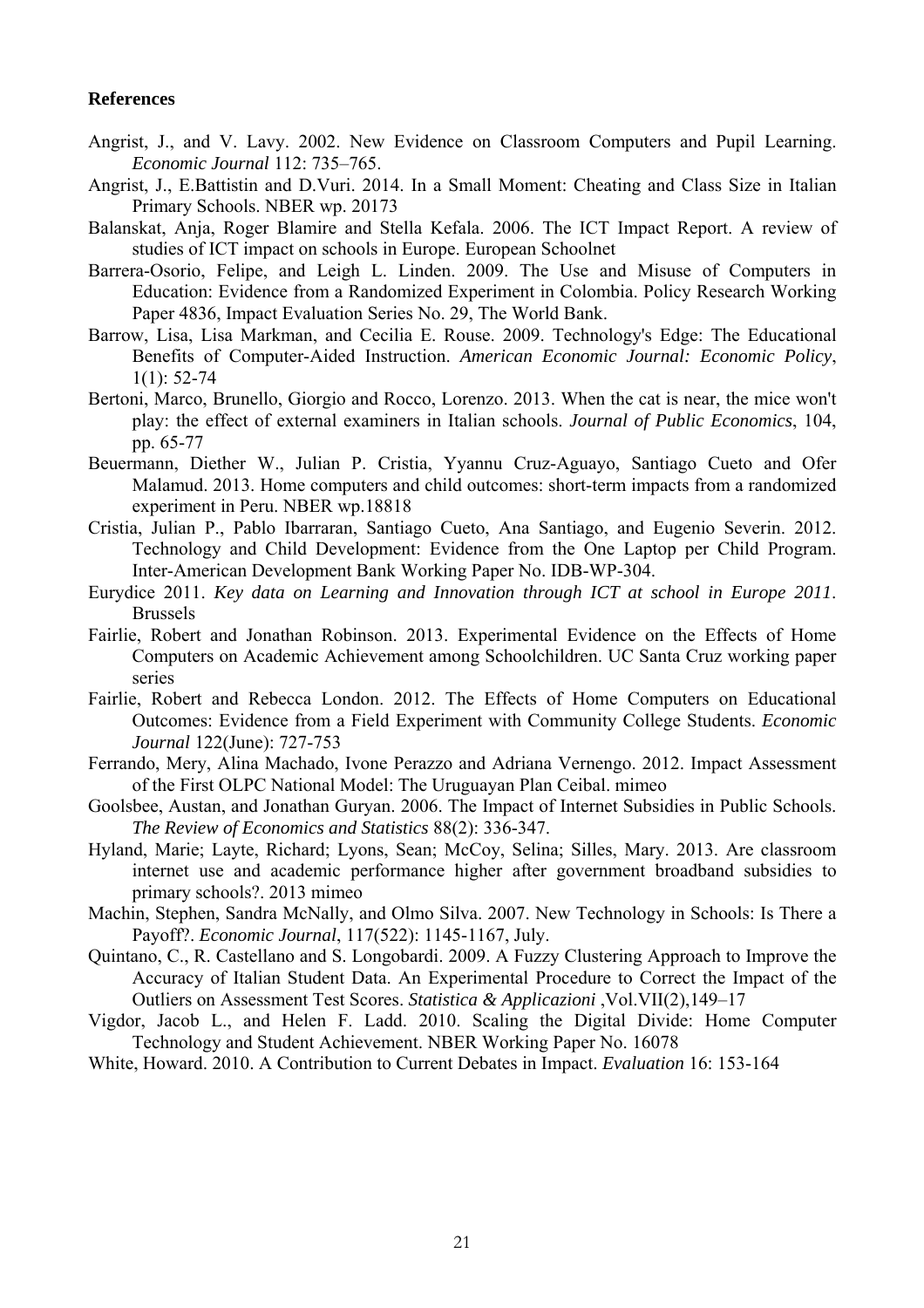# **Appendix**

| 1 UUIV 1 1.1<br>Descriptive statistics of the change sample             |      |       |           |          |     |  |  |  |  |
|-------------------------------------------------------------------------|------|-------|-----------|----------|-----|--|--|--|--|
| Variable                                                                | Obs. | Mean  | Std. Dev. | Min      | Max |  |  |  |  |
| treatment                                                               | 6744 | 0.51  | 0.50      | $\Omega$ |     |  |  |  |  |
| female                                                                  | 6744 | 0.47  | 0.50      | 0        |     |  |  |  |  |
| birth year                                                              | 6731 | 97.90 | 2.35      |          | 99  |  |  |  |  |
| foreign born                                                            | 6744 | 0.07  | 0.26      | 0        |     |  |  |  |  |
| disable                                                                 | 6744 | 0.03  | 0.18      | 0        |     |  |  |  |  |
| at least one parent with college                                        | 5680 | 0.31  | 0.46      | 0        |     |  |  |  |  |
| Italian spoken at home                                                  | 6105 | 0.77  | 0.42      | 0        |     |  |  |  |  |
| number of books at home                                                 | 6091 | 2.89  | 1.23      |          |     |  |  |  |  |
| number of siblings                                                      | 6189 | 1.26  | 0.91      | 0        |     |  |  |  |  |
| two parent                                                              | 6160 | 0.86  | 0.35      | 0        |     |  |  |  |  |
| mother working                                                          | 6025 | 0.70  | 0.46      | 0        |     |  |  |  |  |
| father working                                                          | 6002 | 0.96  | 0.20      |          |     |  |  |  |  |
| test score Mathematics - Nov 2009 - 6th grade                           | 6007 | 56.28 | 16.17     | 0.00     | 100 |  |  |  |  |
| test score Mathematics - June 2012 - 8th grade - original               | 4880 | 56.73 | 17.41     | 10.87    | 100 |  |  |  |  |
| test score Mathematics - June 2012 - 8th grade - corrected for cheating | 4880 | 52.24 | 17.13     | 4.84     | 100 |  |  |  |  |
| test score Italian - Nov 2009 - 6th grade                               | 5978 | 65.00 | 15.15     | 0.00     | 100 |  |  |  |  |
| test score Italian - June 2012 - 8th grade - original                   | 4862 | 75.31 | 13.09     | 12.94    | 100 |  |  |  |  |
| test score Italian - June 2012 - 8th grade - corrected for cheating     | 4880 | 69.39 | 17.15     | 0.00     | 100 |  |  |  |  |

Table A.1 – Descriptive statistics of the entire sample

|  |  |  |  |  | Table A.2: Probability of taking the test in $6^{th}$ grade (November 2009) |  |
|--|--|--|--|--|-----------------------------------------------------------------------------|--|
|--|--|--|--|--|-----------------------------------------------------------------------------|--|

|                                        | 1           | $\overline{\phantom{a}}$ | 3               |
|----------------------------------------|-------------|--------------------------|-----------------|
|                                        | linear      | linear                   | linear          |
|                                        | probability | probability              | probability     |
| Dependent variable:                    | 89.21%      | 97.38%                   | 97.57%          |
| taking the test (fraction of students) |             |                          |                 |
|                                        |             |                          |                 |
| female                                 | 0.014       | 0.013                    | 0.014           |
|                                        | $[0.007]$ * | $[0.004]^{***}$          | $[0.004]^{***}$ |
| birth year                             | 0.006       | 0.003                    | 0.003           |
|                                        | $[0.003]$ * | [0.002]                  | [0.002]         |
| foreign born                           | $-0.013$    | 0.017                    | 0.024           |
|                                        | [0.016]     | $[0.008]^{**}$           | $[0.007]^{***}$ |
| at least one parent with college       |             | $-0.003$                 | $-0.002$        |
|                                        |             | [0.005]                  | [0.005]         |
| Italian spoken at home                 |             | $-0.003$                 | $-0.004$        |
|                                        |             | [0.006]                  | [0.006]         |
| number of books at home                |             | 0.007                    | 0.005           |
|                                        |             | $[0.002]^{***}$          | $[0.002]^{**}$  |
| number of siblings                     |             |                          | $-0.005$        |
|                                        |             |                          | [0.003]         |
| two parent                             |             |                          | 0.01            |
|                                        |             |                          | [0.008]         |
| mother working                         |             |                          | 0.004           |
|                                        |             |                          | [0.005]         |
| father working                         |             |                          | 0.023           |
|                                        |             |                          | [0.016]         |
| Observations                           | 6731        | 5533                     | 5263            |
| Pseudo R <sup>2</sup>                  | 0.01        | 0.01                     | 0.02            |

Robust standard errors in brackets

\* significant at 10%; \*\* significant at 5%; \*\*\* significant at 1% standard errors in brackets clustered at school level - region controls included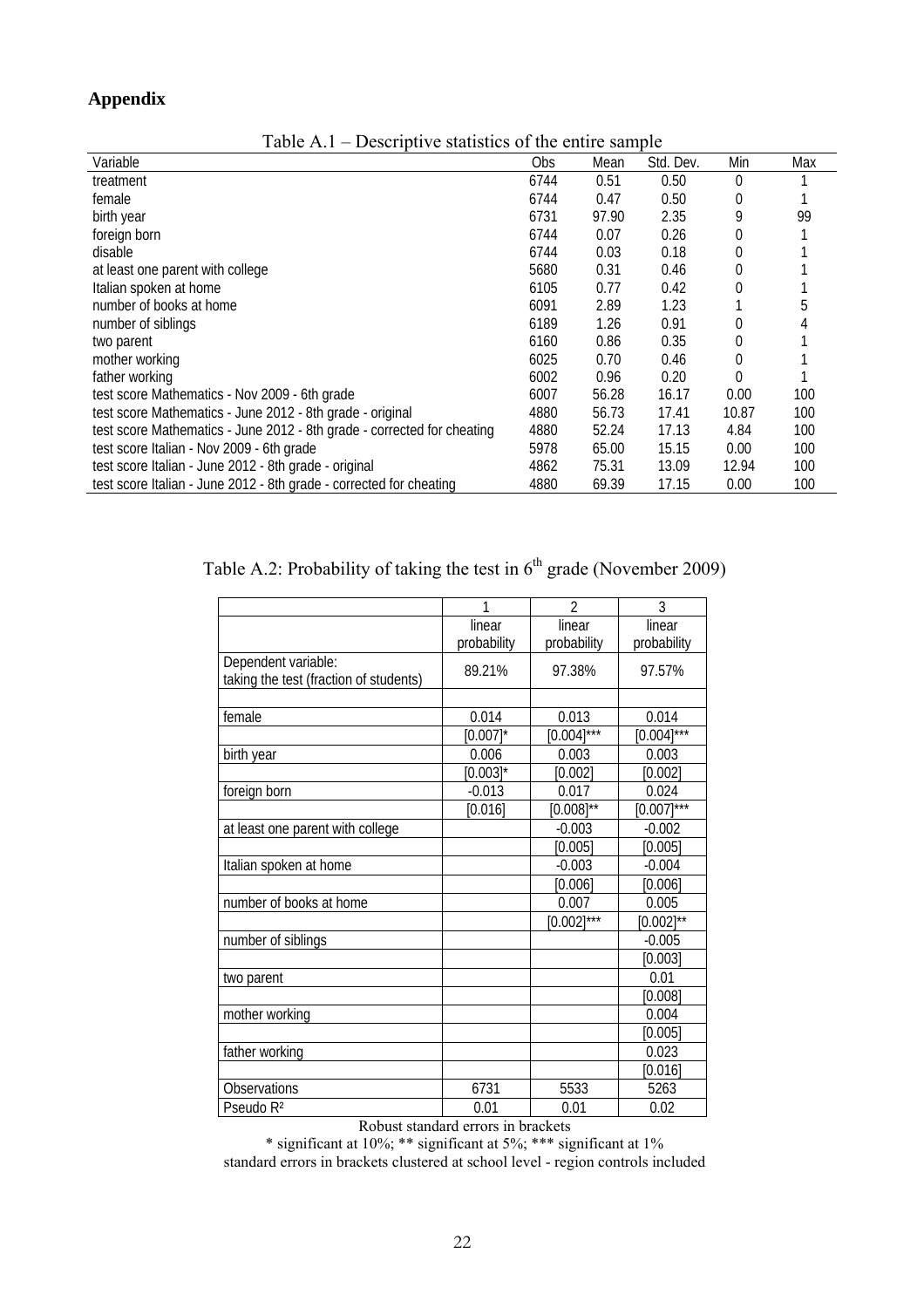| original test scores                            |                 |                 | $\mathbf{u}$ $\mathbf{v}$ $\mathbf{v}$ $\mathbf{u}$ $\mathbf{v}$ $\mathbf{v}$ $\mathbf{v}$ $\mathbf{v}$ $\mathbf{v}$ $\mathbf{v}$ $\mathbf{v}$<br>Literacy |                       |                 | numeracy        |                           |                                 |
|-------------------------------------------------|-----------------|-----------------|------------------------------------------------------------------------------------------------------------------------------------------------------------|-----------------------|-----------------|-----------------|---------------------------|---------------------------------|
|                                                 | 1               | 2               | 3                                                                                                                                                          | 4                     | 5               | 6               |                           | 8                               |
|                                                 | basic           | extended        | extended<br>school<br>FE                                                                                                                                   | extended<br>school FE | basic           | extended        | extended<br>school<br>FE. | extended<br>school<br><b>FE</b> |
| test score at entrance (6 <sup>th</sup> grade - | 0.415           | 0.299           | 0.408                                                                                                                                                      | 0.387                 | 0.419           | 0.397           | 0.355                     | 0.335                           |
| class average)                                  | $[0.095]^{***}$ | $[0.099]$ ***   | $[0.083]^{***}$                                                                                                                                            | $[0.080]^{***}$       | $[0.088]^{***}$ | $[0.125]^{***}$ | $[0.152]^{**}$            | $[0.154]^{**}$                  |
| treated class                                   | 0.333           | 0.455           | 0.262                                                                                                                                                      | 1.858                 | $-0.13$         | $-0.248$        | $-0.053$                  | 1.618                           |
|                                                 | [0.643]         | [0.628]         | [0.503]                                                                                                                                                    | [1.199]               | [1.058]         | [1.067]         | [1.003]                   | [2.005]                         |
| probability of cheating (estimated)             | 18.009          | 17.749          | 11.754                                                                                                                                                     | 12.468                | 40.719          | 36.75           | 29.166                    | 29.359                          |
|                                                 | $[2.311]^{***}$ | $[2.273]^{***}$ | $[1.622]^{***}$                                                                                                                                            | $[1.658]$ ***         | $[3.749]$ ***   | $[3.872]^{***}$ | $[7.008]^{***}$           | $[7.103]^{***}$                 |
| girls (share)                                   |                 | 3.687           | 0.852                                                                                                                                                      | 0.87                  |                 | 0.146           | $-1.452$                  | $-1.641$                        |
|                                                 |                 | [2.560]         | [2.976]                                                                                                                                                    | [2.873]               |                 | [4.170]         | [5.706]                   | [5.700]                         |
| birth year (class average)                      |                 | $-2.822$        | $-2.336$                                                                                                                                                   | $-2.578$              |                 | $-0.182$        | $-2.169$                  | $-2.329$                        |
|                                                 |                 | [3.146]         | [4.116]                                                                                                                                                    | [4.048]               |                 | [5.564]         | [7.955]                   | [8.005]                         |
| foreign born (share)                            |                 | $-5.447$        | $-4.787$                                                                                                                                                   | $-4.397$              |                 | $-12.421$       | $-3.019$                  | $-2.445$                        |
|                                                 |                 | [3.797]         | [6.546]                                                                                                                                                    | [6.503]               |                 | $[7.143]$ *     | [18.231]                  | [18.466]                        |
| at least one college graduate parent            |                 | 8.334           | 8.017                                                                                                                                                      | 10.938                |                 | 5.994           | 6.631                     | 9.76                            |
| (share)                                         |                 | $[2.211]^{***}$ | $[2.692]^{***}$                                                                                                                                            | $[3.187]$ ***         |                 | $[3.491]$ *     | [5.691]                   | [6.490]                         |
| at least one college graduate                   |                 |                 |                                                                                                                                                            | $-5.081$              |                 |                 |                           | $-5.38$                         |
| parent (share) $\times$ treated class           |                 |                 |                                                                                                                                                            | [3.130]               |                 |                 |                           | [4.959]                         |
| fraction of permanent teachers (still           |                 | 1.464           | 2.003                                                                                                                                                      | 1.573                 |                 | 4.789           | 2.339                     | 2.013                           |
| in the school after 3 years)                    |                 | [2.106]         | [3.120]                                                                                                                                                    | [3.131]               |                 | [3.495]         | [5.595]                   | [5.594]                         |
| <b>Observations</b>                             | 268             | 268             | 268                                                                                                                                                        | 268                   | 268             | 268             | 268                       | 268                             |
| R <sup>2</sup>                                  | 0.48            | 0.52            | 0.83                                                                                                                                                       | 0.83                  | 0.42            | 0.48            | 0.78                      | 0.79                            |

Table A.3: The effect of the treatment Cl@ssi2.0 on test scores at 8<sup>th</sup> grade (*original test scores*) – class averages.

robust standard errors clustered at school level – constant and regional controls included \* significant at 10%; \*\* significant at 5%; \*\*\* significant at 1%

| Table A.4: The effect of the treatment $Cl(a)$ ssi2.0 on test scores at $8th$ grade (test scores corrected |
|------------------------------------------------------------------------------------------------------------|
| <i>for cheating by Invalsi</i> ) – class averages.                                                         |

| corrected test scores                 |         |                | Literacy                 |                       |               | numeracy       |                          |                          |
|---------------------------------------|---------|----------------|--------------------------|-----------------------|---------------|----------------|--------------------------|--------------------------|
|                                       |         | $\overline{2}$ | 3                        | 4                     | 5             | 6              |                          | 8                        |
|                                       | basic   | extended       | extended<br>school<br>FE | extended<br>school FE | basic         | extended       | extended<br>school<br>FE | extended<br>school<br>FE |
| test score at entrance (6th grade -   | 0.043   | $-0.034$       | 0.281                    | 0.202                 | 0.536         | 0.397          | 0.324                    | 0.297                    |
| class average)                        | [0.123] | [0.131]        | [0.195]                  | [0.194]               | $[0.101]$ *** | $[0.155]^{**}$ | $[0.189]$ *              | [0.186]                  |
| treated class                         | 1.622   | 1.935          | 1.948                    | 8.084                 | $-0.38$       | $-0.318$       | $-0.064$                 | 2.083                    |
|                                       | [1.437] | [1.461]        | [1.371]                  | $[3.077]$ ***         | $[1.302]$     | $[1.359]$      | [1.335]                  | [2.480]                  |
| girls (share)                         |         | 0.038          | 9.39                     | 8.919                 |               | 2.625          | 4.849                    | 4.513                    |
|                                       |         | [5.126]        | [8.521]                  | [8.018]               |               | [4.902]        | [6.355]                  | [6.421]                  |
| birth year (class average)            |         | $-0.087$       | 1.3                      | 1.852                 |               | 0.095          | $-2.926$                 | $-2.741$                 |
|                                       |         | [1.451]        | [1.214]                  | [1.153]               |               | [1.773]        | $[1.478]^{**}$           | $[1.486]$ *              |
| foreign born (share)                  |         | 2.425          | $-0.182$                 | 1.958                 |               | $-8.748$       | 1.311                    | 2.237                    |
|                                       |         | [6.784]        | [11.643]                 | [11.636]              |               | [6.931]        | [16.916]                 | [17.082]                 |
| at least one college graduate parent  |         | 8.032          | 7.857                    | 19.064                |               | 6.584          | 7.817                    | 11.796                   |
| (share)                               |         | $[4.658]$ *    | [5.422]                  | $[8.130]^{**}$        |               | [4.937]        | [8.577]                  | [8.952]                  |
| at least one college graduate         |         |                |                          | $-19.654$             |               |                |                          | $-6.894$                 |
| parent (share) $\times$ treated class |         |                |                          | $[8.543]^{**}$        |               |                |                          | [5.621]                  |
| fraction of permanent teachers (still |         | $-4.164$       | $-10.029$                | $-11.297$             |               | 2.048          | $-3.479$                 | $-3.87$                  |
| in the school after 3 years)          |         | [4.542]        | [7.937]                  | [7.738]               |               | [4.449]        | [7.672]                  | [7.751]                  |
| <b>Observations</b>                   | 268     | 268            | 268                      | 268                   | 268           | 268            | 268                      | 268                      |
| R <sup>2</sup>                        | 0.22    | 0.23           | 0.64                     | 0.66                  | 0.15          | 0.19           | 0.67                     | 0.68                     |

robust standard errors clustered at school level – constant and regional controls included

\* significant at 10%; \*\* significant at 5%; \*\*\* significant at 1%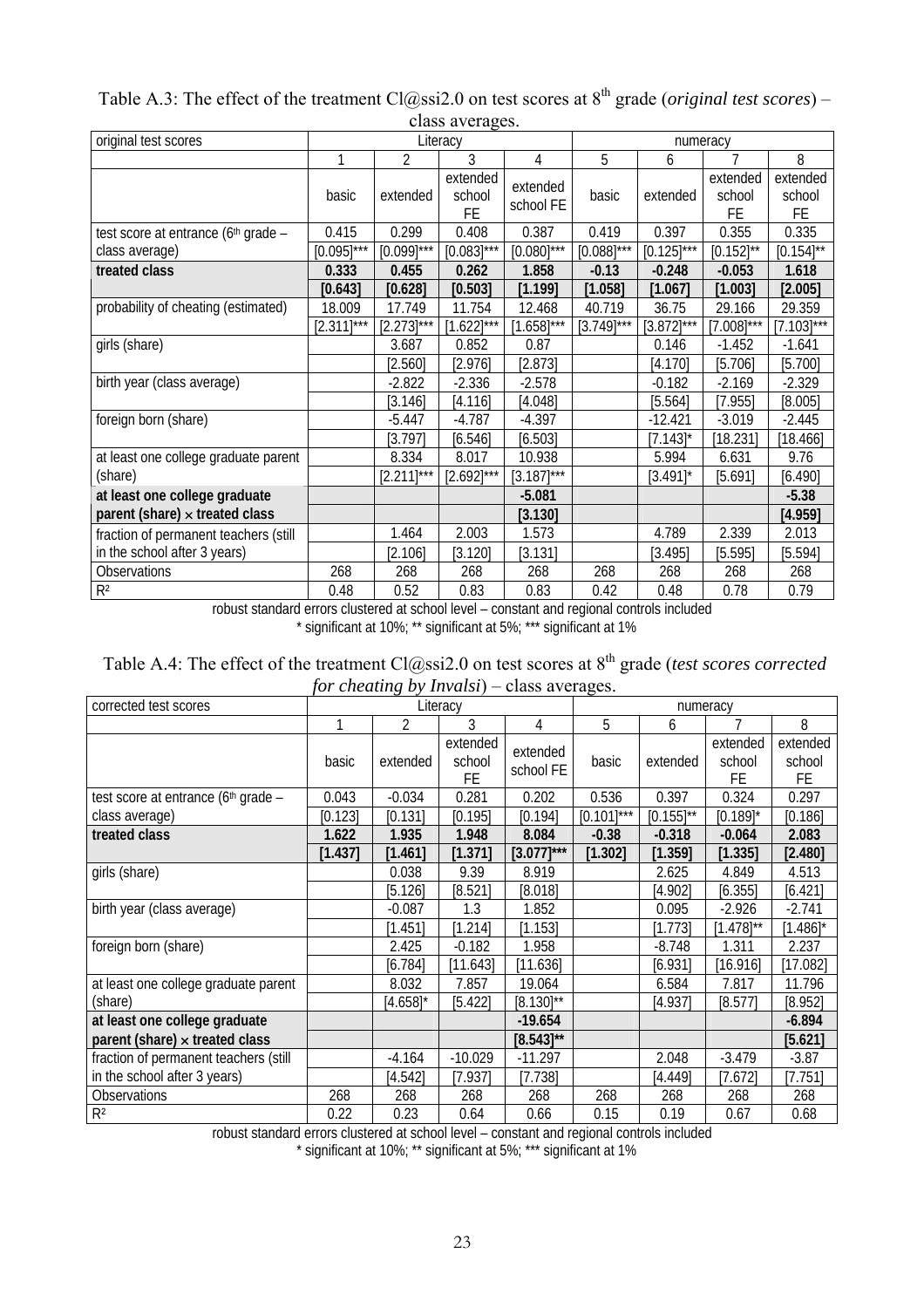|     |                                   | Literacy (original) |           |         |       | Literacy (corrected) |           |              |       |  |
|-----|-----------------------------------|---------------------|-----------|---------|-------|----------------------|-----------|--------------|-------|--|
|     |                                   | Coef.               | Std. Err. | t       | P > t | Coef.                | Std. Err. | $^{\dagger}$ | P > t |  |
|     |                                   |                     |           |         |       |                      |           |              |       |  |
| q10 | treatment                         | 0.42                | 0.63      | 0.68    | 0.50  | 6.84                 | 1.54      | 4.44         | 0.00  |  |
|     | test score at entrance(6th grade) | 0.71                | 0.02      | 33.45   | 0.00  | 0.41                 | 0.04      | 9.52         | 0.00  |  |
|     | one parent with college           | 1.72                | 0.62      | 2.80    | 0.01  | 0.94                 | 1.23      | 0.77         | 0.44  |  |
|     | fraction of permanent teachers    | 4.99                | 1.66      | 3.00    | 0.00  | $-1.58$              | 2.78      | $-0.57$      | 0.57  |  |
|     | probability of cheating           | 14.71               | 1.15      | 12.82   | 0.00  |                      |           |              |       |  |
| q20 | treatment                         | 0.38                | 0.54      | 0.70    | 0.49  | 0.61                 | 0.98      | 0.62         | 0.54  |  |
|     | test score at entrance(6th grade) | 0.66                | 0.02      | 34.03   | 0.00  | 0.58                 | 0.03      | 22.53        | 0.00  |  |
|     | one parent with college           | 2.35                | 0.47      | 4.96    | 0.00  | 0.99                 | 1.03      | 0.96         | 0.34  |  |
|     | fraction of permanent teachers    | 3.15                | 1.00      | 3.14    | 0.00  | 4.28                 | 2.48      | 1.73         | 0.08  |  |
|     | probability of cheating           | 12.68               | 1.27      | 9.99    | 0.00  |                      |           |              |       |  |
| q30 | treatment                         | $-0.04$             | 0.44      | $-0.10$ | 0.92  | 0.33                 | 0.61      | 0.54         | 0.59  |  |
|     | test score at entrance(6th grade) | 0.61                | 0.01      | 43.08   | 0.00  | 0.58                 | 0.02      | 31.57        | 0.00  |  |
|     | one parent with college           | 1.85                | 0.43      | 4.31    | 0.00  | 1.60                 | 0.54      | 2.98         | 0.00  |  |
|     | fraction of permanent teachers    | 2.43                | 1.19      | 2.05    | 0.04  | 3.72                 | 1.38      | 2.69         | 0.01  |  |
|     | probability of cheating           | 12.77               | 0.88      | 14.47   | 0.00  |                      |           |              |       |  |
| q40 | treatment                         | $-0.30$             | 0.36      | $-0.83$ | 0.40  | $-0.35$              | 0.50      | $-0.69$      | 0.49  |  |
|     | test score at entrance(6th grade) | 0.58                | 0.02      | 35.10   | 0.00  | 0.57                 | 0.02      | 35.11        | 0.00  |  |
|     | one parent with college           | 1.60                | 0.41      | 3.86    | 0.00  | 1.59                 | 0.46      | 3.49         | 0.00  |  |
|     | fraction of permanent teachers    | 0.74                | 0.99      | 0.74    | 0.46  | 2.04                 | 1.31      | 1.56         | 0.12  |  |
|     | probability of cheating           | 12.44               | 0.71      | 17.44   | 0.00  |                      |           |              |       |  |
| q50 | treatment                         | $-0.25$             | 0.35      | $-0.72$ | 0.47  | $-0.50$              | 0.42      | $-1.18$      | 0.24  |  |
|     | test score at entrance(6th grade) | 0.54                | 0.01      | 38.33   | 0.00  | 0.54                 | 0.02      | 32.07        | 0.00  |  |
|     | one parent with college           | 1.51                | 0.42      | 3.59    | 0.00  | 1.27                 | 0.36      | 3.53         | 0.00  |  |
|     | fraction of permanent teachers    | $-0.16$             | 0.88      | $-0.18$ | 0.85  | 1.08                 | 1.07      | 1.01         | 0.31  |  |
|     | probability of cheating           | 12.35               | 1.17      | 10.54   | 0.00  |                      |           |              |       |  |
| q60 | treatment                         | $-0.30$             | 0.30      | $-0.99$ | 0.32  | $-0.24$              | 0.41      | $-0.58$      | 0.56  |  |
|     | test score at entrance(6th grade) | 0.49                | 0.02      | 29.96   | 0.00  | 0.52                 | 0.02      | 31.81        | 0.00  |  |
|     | one parent with college           | 1.76                | 0.41      | 4.26    | 0.00  | 1.45                 | 0.45      | 3.24         | 0.00  |  |
|     | fraction of permanent teachers    | $-1.30$             | 0.96      | $-1.35$ | 0.18  | 0.84                 | 1.00      | 0.83         | 0.40  |  |
|     | probability of cheating           | 11.88               | 0.83      | 14.32   | 0.00  |                      |           |              |       |  |
| q70 | treatment                         | $-0.42$             | 0.34      | $-1.25$ | 0.21  | $-0.32$              | 0.39      | $-0.83$      | 0.40  |  |
|     | test score at entrance(6th grade) | 0.45                | 0.02      | 28.11   | 0.00  | 0.46                 | 0.02      | 26.71        | 0.00  |  |
|     | one parent with college           | 1.61                | 0.41      | 3.93    | 0.00  | 1.37                 | 0.40      | 3.38         | 0.00  |  |
|     | fraction of permanent teachers    | $-0.31$             | 0.78      | $-0.40$ | 0.69  | $-0.31$              | 1.07      | $-0.29$      | 0.77  |  |
|     | probability of cheating           | 11.33               | 1.12      | 10.14   | 0.00  |                      |           |              |       |  |
| q80 | treatment                         | $-0.40$             | 0.33      | $-1.22$ | 0.22  | $-0.45$              | 0.32      | $-1.41$      | 0.16  |  |
|     | test score at entrance(6th grade) | 0.40                | 0.02      | 26.02   | 0.00  | 0.43                 | 0.01      | 32.02        | 0.00  |  |
|     | one parent with college           | 1.19                | 0.41      | 2.87    | 0.00  | 1.14                 | 0.36      | 3.19         | 0.00  |  |
|     | fraction of permanent teachers    | $-0.22$             | 0.88      | $-0.25$ | 0.81  | 0.84                 | 0.83      | 1.02         | 0.31  |  |
|     | probability of cheating           | 11.50               | 0.96      | 11.95   | 0.00  |                      |           |              |       |  |
| q90 | treatment                         | $-0.05$             | 0.34      | $-0.16$ | 0.88  | $-0.53$              | 0.36      | $-1.48$      | 0.14  |  |
|     | test score at entrance(6th grade) | 0.33                | 0.02      | 21.85   | 0.00  | 0.38                 | 0.02      | 20.39        | 0.00  |  |
|     | one parent with college           | 1.11                | 0.41      | 2.72    | 0.01  | 1.14                 | 0.46      | 2.46         | 0.01  |  |
|     | fraction of permanent teachers    | 0.46                | 0.66      | 0.70    | 0.48  | 1.84                 | 1.36      | 1.35         | 0.18  |  |
|     | probability of cheating           | 12.21               | 1.57      | 7.78    | 0.00  |                      |           |              |       |  |

# Table A.5 - The effect of Cl@ssi2.0 on test scores at grade  $8<sup>th</sup>$  – quantile regression on individual student data (original and corrected literacy test scores)

Quantile regressions include as additional regressors: gender, birth year and foreign born \* significant at 10%; \*\* significant at 5%; \*\*\* significant at 1% - 50 replications